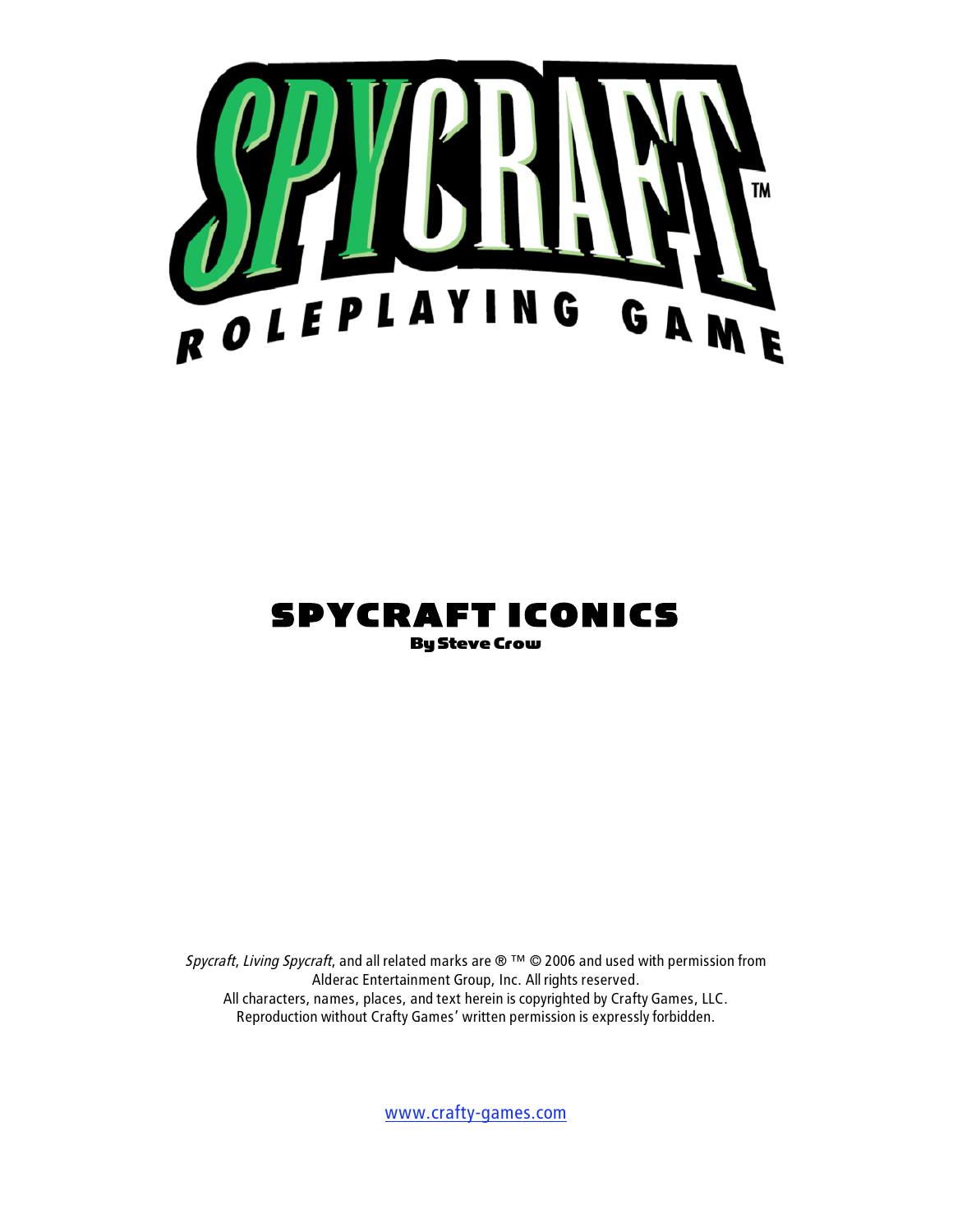# INTRODUCTION

The following iconic characters are provided for players' convenience. A few notes:

1. Interests, proficiencies, focuses/fortes, and gear picks are provided as suggestions – players should feel free to change them as desired.

2. Characters are equipped for a Caliber II mission. Mission gear should be adjusted accordingly if the mission is of a different Caliber. Except in the case of the Wheelman, class abilities are not factored into the listed mission gear.

3. All characters are assumed to have Faction alliance and bonus gear picks have been chosen from the Faction-permitted categories. If players choose to become Freelance instead, they must adjust their bonus picks accordingly.

4. Each character's listed skill bonuses include benefits from feats, attributes, and other character options. Synergy bonuses are not included, however, and the player should adjust his skill bonuses accordingly when they apply.

5. Modifiers gained from feats, class abilities, and other character options are included in the appropriate area.

6. Profession focuses are provided for flavor only and should be shifted as desired.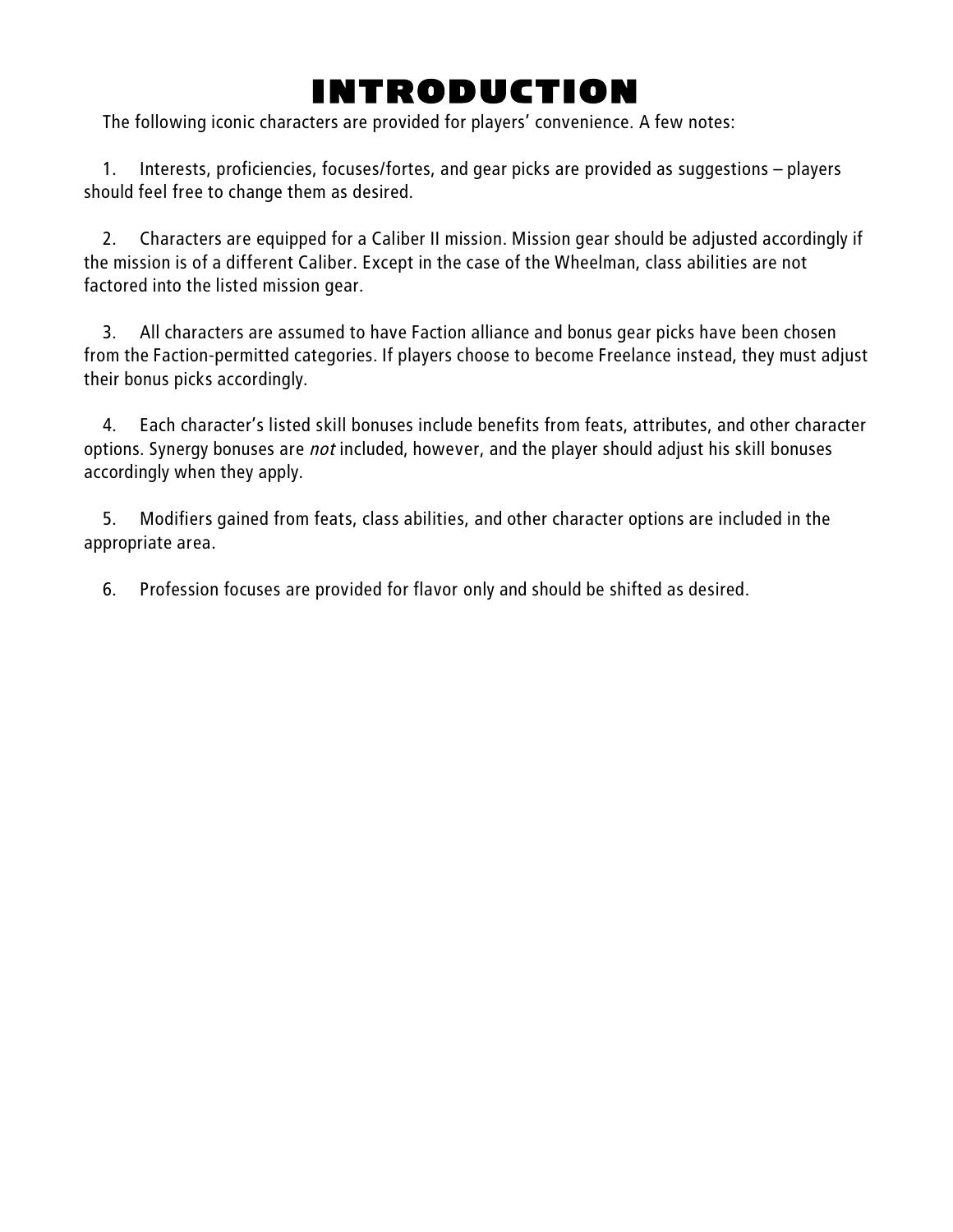Class: Advocate Level: 1

**Origin: Disciplined Contract Professional** 

Attributes: Str 10, Dex 13, Con 12, Int 13, Wis 14, Cha 16

Defense: 11 Initiative: +3 Vitality/Wounds: 11/12 Stress Threshold: 15 Subdual Threshold: 12 Request Check: +4 Knowledge Check: +2

Saves: Fort  $+2$ , Reflex  $+1$ , Will  $+5$ 

Focuses/Fortes: Culture (Native +1), Drive (Standard Ground Vehicles), Profession (Diplomat, +1 forte), Science (Economy)

Proficiencies: Edged, Handgun (+1 forte), Unarmed

#### Class Abilities (page 30)

Absolute Certainty: When you succeed with an opposed Resolve check, you gain a +2 morale bonus with opposed skill checks against the same opponent for the duration of the current scene.

Persistent: Before the first Challenge of any Complex Task, you may spend 1 action die to take 10 with, and reduce the time requirement of, some Challenges.

#### Feats

Actor (page 198): +2 insight bonus with Bluff and Impress checks, threat range 19–20 with Bluff and Impress checks Talented (Diplomat) (page 201): Networking and Sense Motive are always class skills, buying ranks in one of these skills grants equal ranks in the other, +5 to result cap with Networking and Sense Motive checks

Special: Once per session, you may make 1 Resources Request check without spending an action die.

Contacts: 1 acquaintance-grade, 1 associate-grade

Interests: Politics, schmoozing

Wealth: Lifestyle 2 (-1 Appearance), Possessions 3, Spending Cash 3 (\$900)

Possessions: H&K Mk. 23 service pistol, low-profile trendy armor (DR 2/5), radio headset, police scanner, lodging (2-star hotel/rectory), 14 Common Items

Mis sion Gear: Cover identity (PR +2), 3 air hypos containing doses of knockout poison (after 3d4 rounds, Fort save (DC 12) or target becomes stunned for 1d6 rounds; after 2d4 additional rounds, Fort save (DC 14) or target becomes unconscious for 1d6 rounds), skill check gadget (PR 2, +8 with 1 specified skill check, 3 uses), 1 Common Item

| Attacks                   |      | Dam                      | Error Threat Rng Recoil Modes Hand Ammo |     |                          |      |
|---------------------------|------|--------------------------|-----------------------------------------|-----|--------------------------|------|
| Unarmed                   |      | $+0$ 1d6 subdual 1 -- -- |                                         | $-$ | $\overline{\phantom{a}}$ | $-$  |
| H&K Mk. 23 service pistol | $+2$ | 1d12 lethal            1 | 19–20 30 ft.                            | 12  | 1 h                      | 12M4 |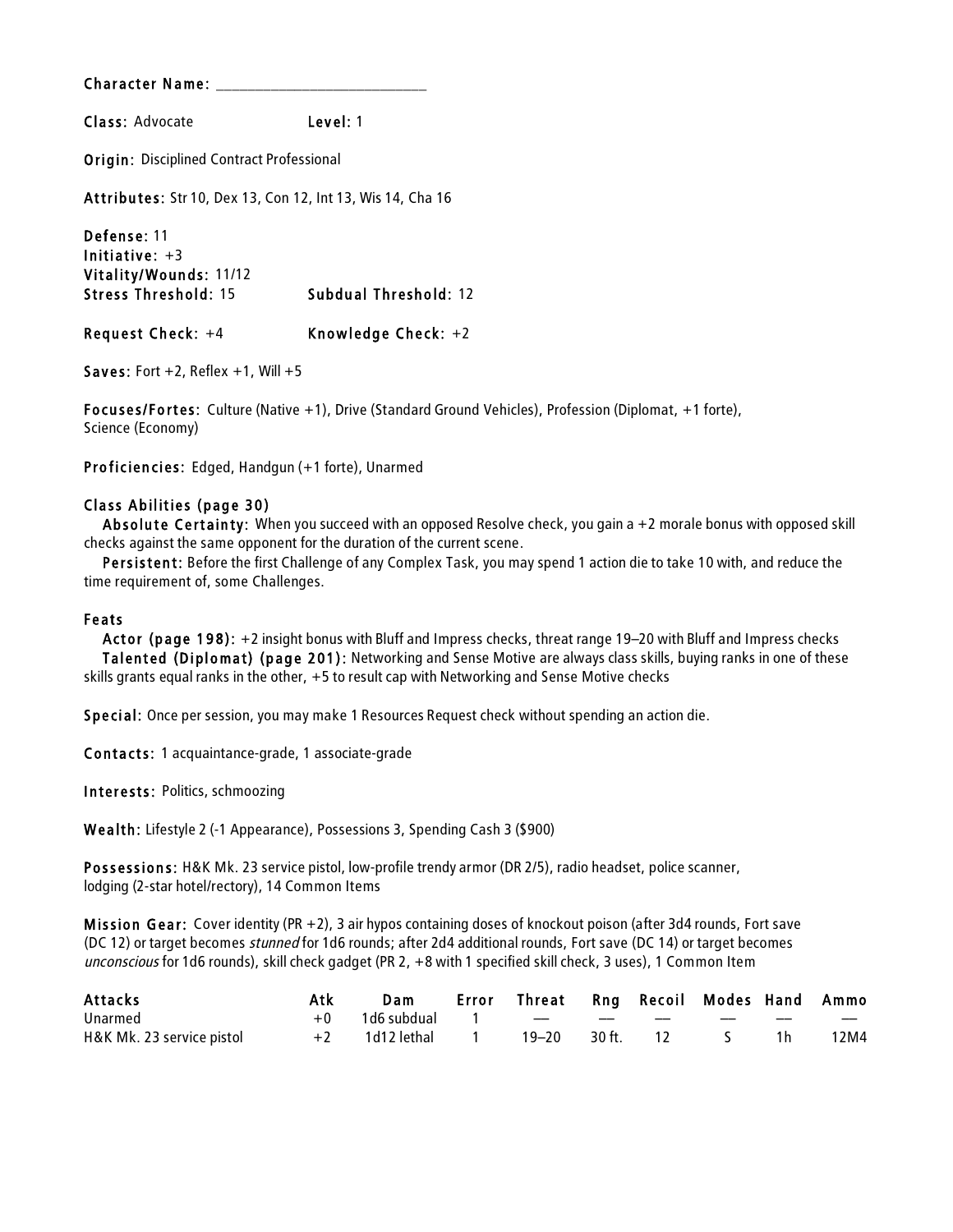| <b>Skills</b>                       | Ranks          | <b>Total Bonus</b> | Cap | Error   | <b>Threat</b> | Synergy |
|-------------------------------------|----------------|--------------------|-----|---------|---------------|---------|
| <b>Bluff/Deception (Cha)</b>        | 3              | $+8$               | 20  |         | $19 - 20$     | $+1$    |
| Bureaucracy/Bribe (Cha)             | 3              | $+6$               | 20  |         | 20            | $+1$    |
| <b>Cultures/Communication (Int)</b> | $\overline{2}$ | $+3$               | 20  | 1       | 20            | $+1$    |
| Impress (Cha)                       | 3              | $+8$               | 20  | 1       | $19 - 20$     | $+1$ *  |
| Manipulate                          | 3              |                    |     |         |               |         |
| Harassment (Wis or Cha)             |                | $+5/+6$            | 20  | 1       | 20            |         |
| Slander (Wis or Cha)                |                | $+5/+6$            | 20  |         | 20            | $+1$    |
| Networking                          | 5              |                    |     |         |               |         |
| Contact (Cha)                       |                | $+8$               | 35  | 1       | 20            |         |
| Endorsement (Wis or Cha)            |                | $+7$ or $+8$       | 35  |         | 20            | $+1$    |
| Mediation (Wis or Cha)              |                | $+7$ or $+8$       | 35  | $1 - 2$ | 20            | $+1$    |
| Notice/Awareness (Wis)              | 3              | $+5$               | 20  | 1       | 20            |         |
| Profession/Accomplish (Cha)         | 3              | $+6$               | 20  | 1       | 20            |         |
| Spy                                 |                | $+7$ (forte $+8$ ) |     |         |               |         |
| Resolve                             | $\overline{2}$ |                    | 20  | 1       | 20            |         |
| Concentration (Con)                 |                | $+3$               |     |         |               |         |
| Morale (Wis)                        |                | $+4$               |     |         |               |         |
| R&R (Con)                           |                | $+3$               |     |         |               |         |
| Resist Impress (Wis)                |                | $+4$               |     |         |               |         |
| Resist Intimidate (Wis)             |                | $+4$               |     |         |               |         |
| Science (Int)                       | 1              | ——                 |     |         |               |         |
| Economy                             |                | $+2$               | 20  | $1 - 2$ | 20            | $+1$    |
| <b>Sense Motive</b>                 | 4              |                    |     |         |               |         |
| Detect Lie (Wis)                    |                | $+6$               | 35  | 1       | 20            |         |
| Innuendo (Cha)                      |                | $+7$               | 35  |         | 20            | $+1$    |
| <b>Resist Manipulate (Wis)</b>      |                | $+6$               | 35  | 1       | 20            |         |

\* This bonus is gained with Influence checks only.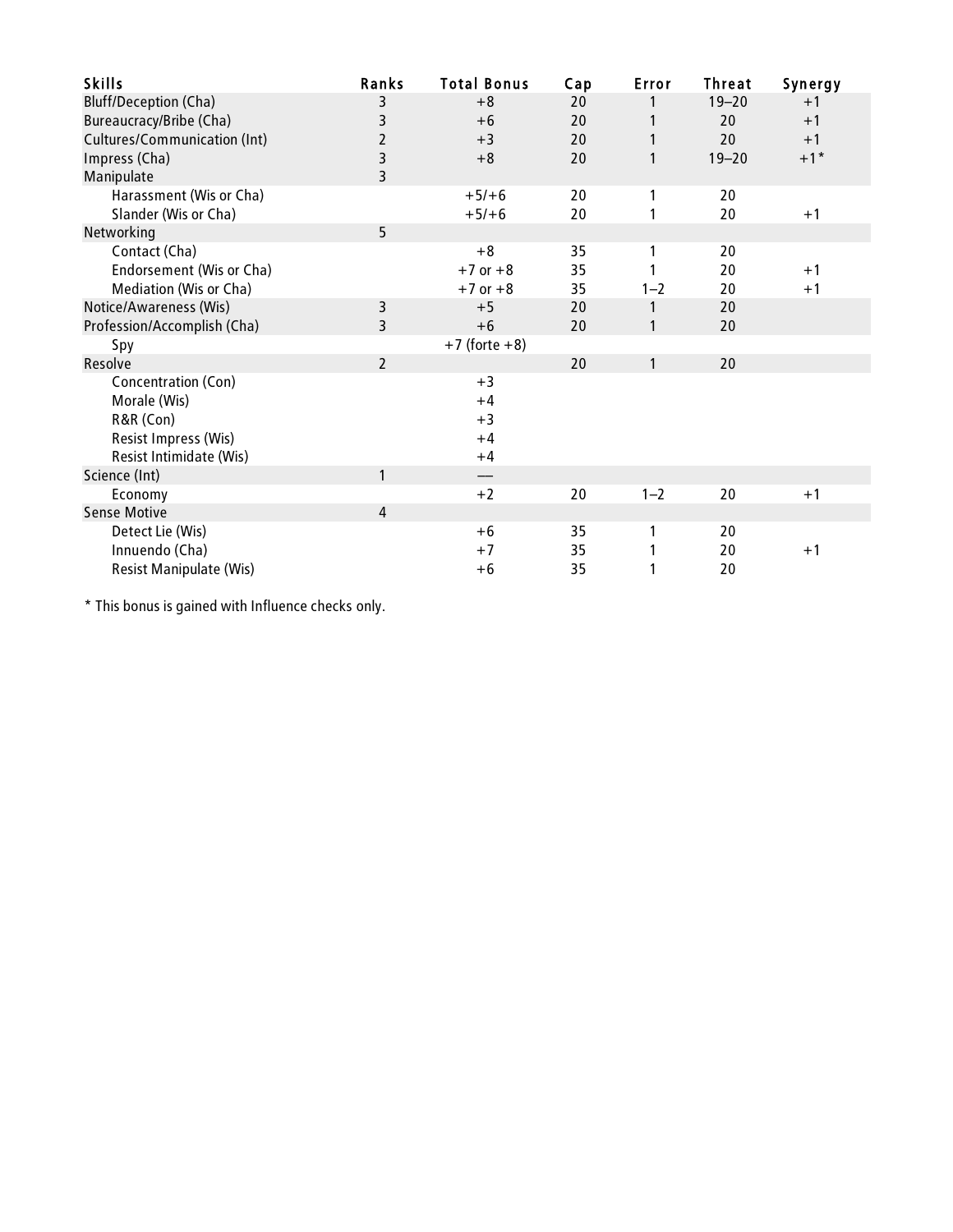Class: Explorer Level: 1

Origin: Gifted Wanderer

Attributes: Str 13, Dex 16, Con 13, Int 14, Wis 10, Cha 12

Defense: 14 Initiative: +4 Vitality/Wounds: 13/13 Stress Threshold: 10 Subdual Threshold: 13 Request Check: +2 Knowledge Check: +3

Saves: Reflex  $+4$ , Fort  $+3$ , Will  $+0$ 

Focuses/Fortes: Culture (Native +2, +1 forte), Drive (Personal Ground Vehicles, Standard Ground Vehicles), Profession (Treasure Hunter), Science (Chemistry), any 2 other focuses or fortes

Proficiencies: Handgun, Shotgun, Unarmed (+1 forte)

#### Class Abilities (page 32)

All Over The World: When you fail an Athletics or Cultures check with a DC or opponent's check result up to your class level + 20, you still succeed.

Connected: You may spend 1d6 hours and 1 action dice to find 1 acquaintance-grade contact with 1 skill of your choice and a disposition of Friendly. The contact must be compensated at a cost of \$100 per hour.

#### Feats

Mingling Basics (page 195): You may always use Dexterity as your key attribute when making a Blend/Stealth check. Also, when making a Stealth check in public, you gain a synergy bonus equal to the crowd's Size Rating. Finally, you don't become flat-footed when you fail a Stealth check in public.

World Traveler (page 199): +2 insight bonus with Blend and Cultures checks, threat range 19–20 with Blend and Cultures checks

Contacts: 2 acquaintance-grade

Interests: Exotic cities, playing tourist

Wealth: Lifestyle 2 (–1 Appearance), Possessions 3, Spending Cash 1 (\$100)

Possessions: Glock 21 service pistol, encrypted radio headset (PR 5, 8-hour battery, 10-mile range), tuxedo liner (DR 2/3), climbing kit, lockpicking kit, 10 Common Items

Mis sion Gear: Smuggling resource (Caliber II), 4 Common Items

| <b>Attacks</b>          | Atk | Dam Error Threat Rng Recoil Modes Hand Ammo |                 |     |                             |                          |      |
|-------------------------|-----|---------------------------------------------|-----------------|-----|-----------------------------|--------------------------|------|
| Unarmed                 |     | $+1$ 1d6+1 subdual 1 -- --                  |                 | $-$ |                             | $\overline{\phantom{a}}$ |      |
| Glock 21 service pistol |     | +4 1d12 lethal 1                            | 19–20 25 ft. 15 |     | $\sim$ $\sim$ $\sim$ $\sim$ |                          | 13M4 |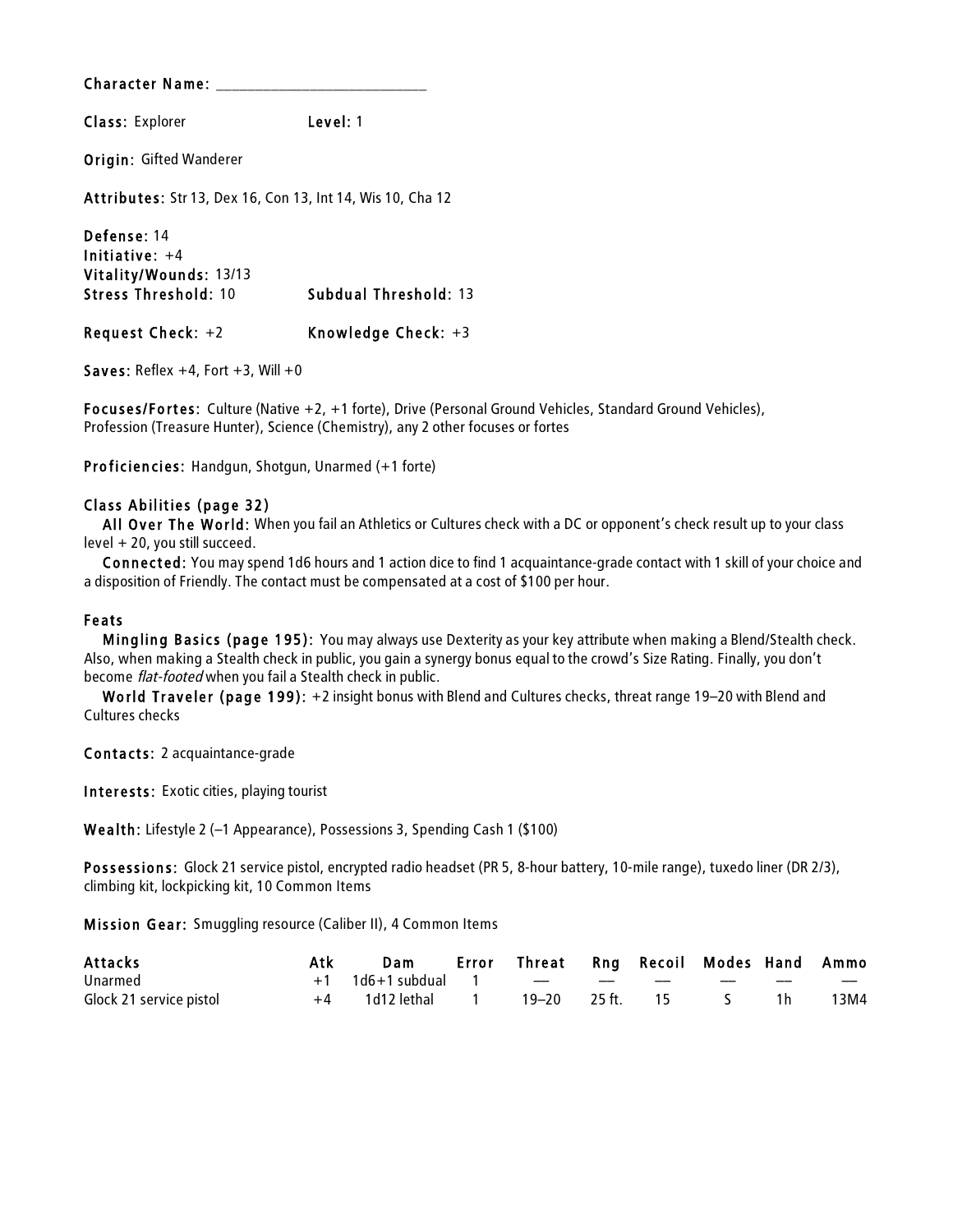| <b>Skills</b>                     | Ranks          | <b>Total Bonus</b>       | Cap | Error        | <b>Threat</b> | Synergy |
|-----------------------------------|----------------|--------------------------|-----|--------------|---------------|---------|
| Athletics                         | $\overline{4}$ |                          | 20  | 1            | 20            |         |
| Bind (Str)                        |                | $+5$                     |     |              |               |         |
| Climb (Con)                       |                | $+5$                     |     |              |               |         |
| Escape (Str)                      |                | $+5$                     |     |              |               |         |
| Force March (Con)                 |                | $+5$                     |     |              |               |         |
| Maneuver/On Foot (Str)            |                | $+5$                     |     |              |               |         |
| Power Lifting (Str)               |                | $+5$                     |     | $1 - 2$      |               |         |
| Smash (Str)                       |                | $+5$                     |     |              |               |         |
| Speed Push (Con)                  |                | $+5$                     |     | $1 - 2$      |               |         |
| Sports (Str or Con)               |                | $+5$ or $+5$             |     |              |               |         |
| Swim (Con)                        |                | $+5$                     |     |              |               |         |
| Blend/Stealth (Dex or Cha)        | $\sqrt{4}$     | $+9$ or $+7$             | 30  | $\mathbf{1}$ | $18 - 20$     |         |
| Cultures/Communicate (Int)        | $\overline{4}$ | $+8$                     | 30  | $\mathbf{1}$ | $19 - 20$     |         |
| Native                            |                | $+9$ or $+9$ (+10 forte) |     |              |               |         |
| Drive (Dex)                       | $\overline{2}$ |                          | 20  | $\mathbf{1}$ | 20            |         |
| <b>Standard Personal Vehicles</b> |                | $+5$                     |     |              |               |         |
| Investigation                     | $\overline{3}$ |                          | 20  | $\mathbf{1}$ | 20            |         |
| Canvass Area (Cha)                |                | $+4$                     |     |              |               |         |
| Detect Search (Wis)               |                | $+3$                     |     |              |               |         |
| Research (Wis)                    |                | $+3$                     |     |              |               |         |
| Notice/Awareness (Wis)            | $\mathsf 3$    | $+3$                     | 20  | $\mathbf{1}$ | 20            |         |
| Resolve                           | $\overline{2}$ |                          | 20  | $\mathbf{1}$ | 20            |         |
| Concentration (Con)               |                | $+3$                     |     |              |               |         |
| Morale (Wis)                      |                | $+2$                     |     |              |               |         |
| R&R (Con)                         |                | $+3$                     |     |              |               |         |
| Resist Impress (Wis)              |                | $+2$                     |     |              |               |         |
| Resist Intimidate (Wis)           |                | $+2$                     |     |              |               |         |
| Search/Perception (Int)           | $\overline{2}$ | $+4$                     | 25  | $\mathbf{1}$ | 20            |         |
| Security (Int)                    | $\mathbf 2$    | $+4$                     | 20  | $\mathbf{1}$ | 20            |         |
| Streetwise                        | $\overline{3}$ |                          | 20  | $\mathbf{1}$ | 20            |         |
| <b>Black Market (Cha)</b>         |                | $+4$                     |     |              |               |         |
| Bribe on Streets (Cha)            |                | $+4$                     |     |              |               |         |
| Gambling (Wis or Cha)             |                | $+3$ or $+4$             |     |              |               |         |
| Haggle (Wis)                      |                | $+3$                     |     |              |               |         |
| Survival                          | $\overline{3}$ |                          | 20  | $\mathbf{1}$ | 20            |         |
| Animal Training (Cha)             |                | $+4$                     |     |              |               |         |
| Foraging (Wis)                    |                | $+3$                     |     |              |               |         |
| Forecast Weather (Wis)            |                | $+3$                     |     |              |               |         |
| Maneuver/Animal (Cha)             |                | $+4$                     |     |              |               |         |
| Tracking (Wis)                    |                | $+3$                     |     |              |               |         |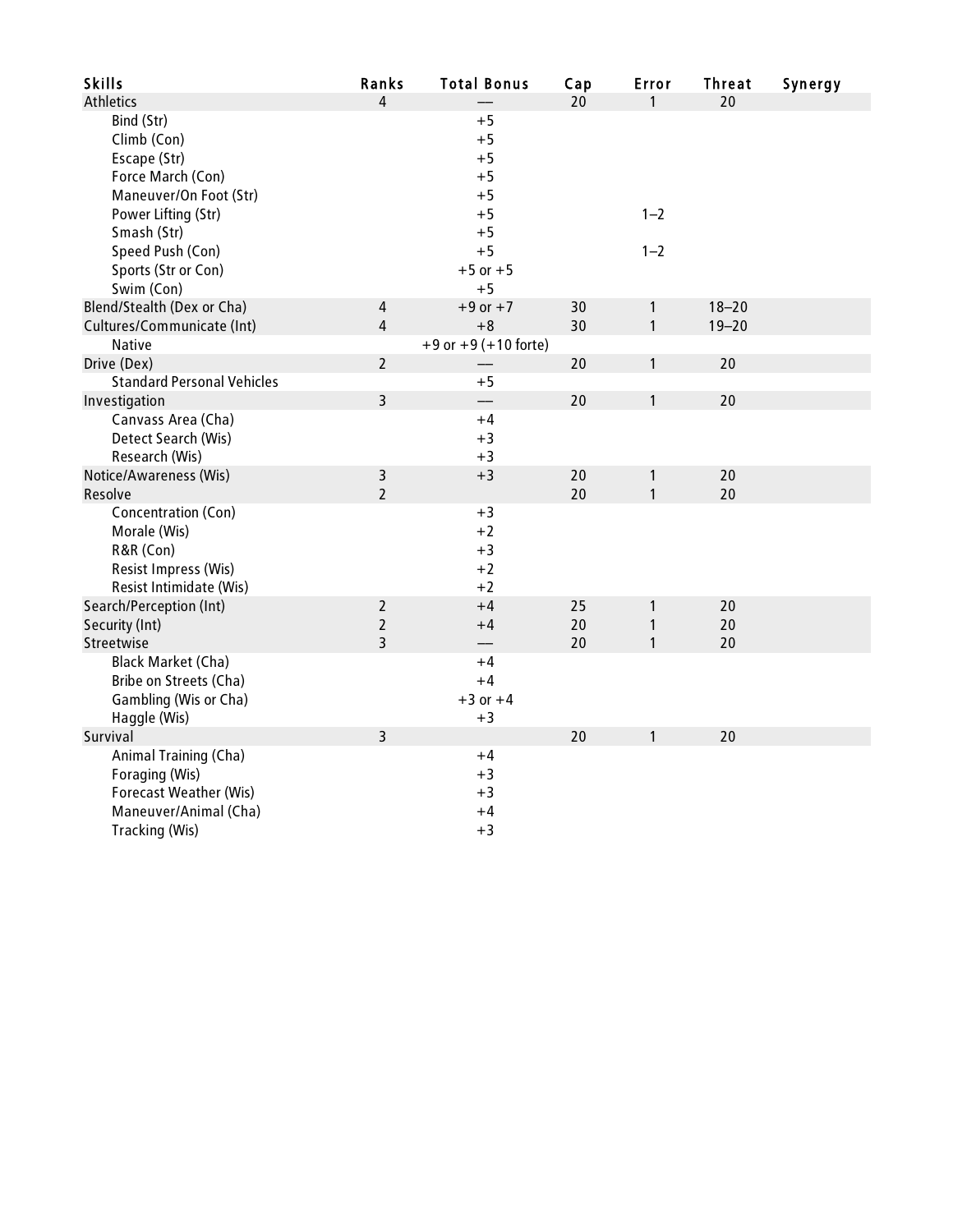Class: Faceman Level: 1

**Origin: Convincing Grifter** 

Attributes: Str 10, Dex 10, Con 11, Int 13, Wis 12, Cha 18

Defense: 11 Initiative: +2 Vitality/Wounds: 10/11 Stress Threshold: 13 Subdual Threshold: 11 Request Check: +5 Knowledge Check: +2

Saves: Fort  $+1$ , Reflex  $+0$ , Will  $+2$ 

Focuses/Fortes: Culture (Native +1), Drive (Standard Ground Vehicles), Profession (Con Man), Science (Economy), any 1 other focus or forte

Proficiencies: Blunt, Handgun (+1 forte), Unarmed

#### Class Abilities (page 33)

1,000 Faces: A number of times per mission equal to your starting action dice, you may steal a target's identity and make it part of your Flawless Identity feat.

Doublespeak: You may spend 1 action die to improve or worsen 1 target's disposition by 1 grade (up to Supportive).

#### Feats

Charmer (page 202): When targeting an NPC whose disposition toward you is Neutral, Intrigued, or Friendly, you may make a 1-minute Impress/Influence check with 1 full action or a 10-minute Impress/Influence check in 1 minute.

Hus tler (page 198): +2 insight bonus with Falsify and Manipulate checks, threat range 19–20 with Falsify and Manipulate checks.

Flawless Identity (page 208): You possess a number of named fake IDs equal to your starting action dice, each with a Power Rating of 6. It takes you 1 minute and 1 action die to slip into an ID, after which you act in all ways like that identity and gain a new Profession and 2 new Interests.

Special: Once per session, you may improve the disposition of 1 non-villain NPC by 1 grade. Further, once per session, you may gain +4 with any 1 random possession roll.

Contacts: 2 acquaintance-grade

Interests: Current events, literature

Wealth: Lifestyle 5 (+1 Appearance), Possessions 1, Spending Cash 4 (\$1,600)

Possessions: S&W Chief's Special backup revolver, tuxedo liner (DR 2/3), disguise kit, 11 Common Items

Mis sion Gear: Cover identity (PR 2), 3 air hypos containing doses of paralytic poison (after 3d4 rounds, Fort save (DC 12) or target becomes exhausted for 1d6 rounds; after 2d4 additional rounds, Fort save (DC 14) or target becomes paralyzed for 1d6 rounds), skill check gadget (PR 2, +8 with 1 specified skill check, 3 uses), defense boost gadget (PR 1, +1 to Defense for 1 minute), medical assistance resource (PR 2), 1 Common Item

| Attacks                                    | Atk  | Dam                    | Error Threat Rng Recoil Modes Hand Ammo |        |     |                   |     |                   |
|--------------------------------------------|------|------------------------|-----------------------------------------|--------|-----|-------------------|-----|-------------------|
| Unarmed                                    | $+0$ | 1d6 subdual 1 -- -- -- |                                         |        |     | $\hspace{0.05cm}$ |     | $\hspace{0.05cm}$ |
| S&W .37 Chief's Special<br>backup revolver |      |                        | <b>20</b>                               | 15 ft. | -18 | S                 | 1 h | 5530              |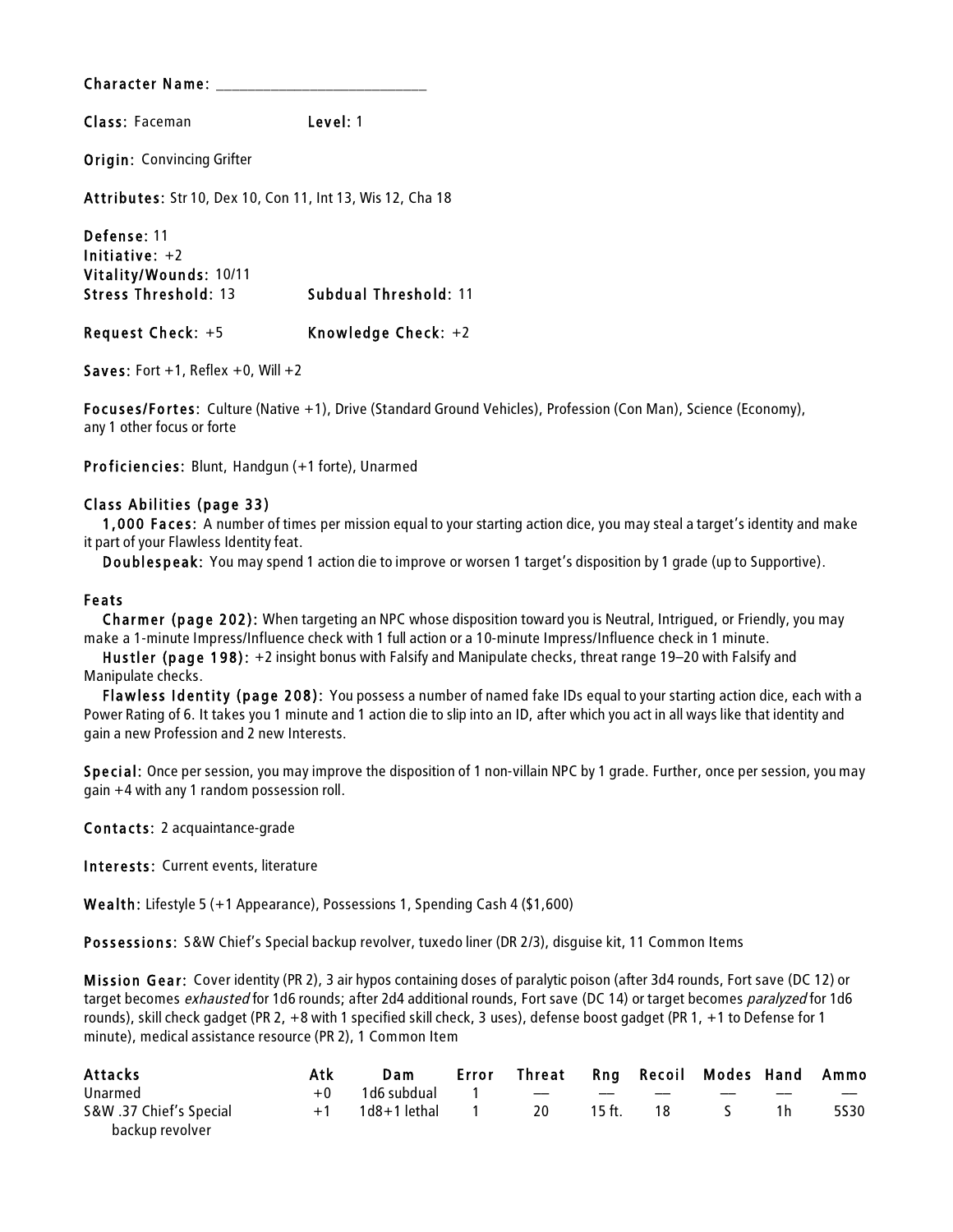| <b>Skills</b>                  | Ranks          | <b>Total Bonus</b> | Cap | Error   | Threat    | Synergy |
|--------------------------------|----------------|--------------------|-----|---------|-----------|---------|
| Blend/Stealth (Dex or Cha)     | $\mathfrak{p}$ | $+5$ or $+4$       | 20  |         | 20        |         |
| <b>Bluff/Deception (Cha)</b>   | 4              | $+10$              | 25  |         | $19 - 20$ |         |
| Bureaucracy/Bribe (Cha)        |                | $+5$               | 20  |         | 20        |         |
| Cultures/Communicate (Int)     |                | $+2$               | 20  |         | 20        |         |
| Falsify                        | 4              |                    | 30  |         |           |         |
| Cover-Up (Wis)                 |                | $+5$               |     | varies  | 20        |         |
| Disguise (Wis)                 |                | $+5$               |     |         | 20        |         |
| Forgery (Int)                  |                | $+5$               |     |         | 20        |         |
| Impress (Cha)                  | 4              | $+10$              | 30  | 1       | $18 - 20$ |         |
| Manipulate                     | 4              |                    |     |         |           |         |
| Harassment (Wis or Cha)        |                | $+5$ or $+8$       | 30  |         | 20        |         |
| Slander (Wis or Cha)           |                | $+5$ or $+8$       | 30  |         | 20        |         |
| Networking                     | 1              |                    |     |         |           |         |
| Contact (Cha)                  |                | $+5$               | 20  |         | 20        |         |
| Endorsement (Wis or Cha)       |                | $+2$ or $+5$       | 20  |         | 20        |         |
| Mediation (Wis or Cha)         |                | $+2$ or $+5$       | 20  | $1 - 2$ | 20        |         |
| Notice/Awareness (Wis)         | 2              | $+3$               | 20  | 1       | 20        |         |
| Search/Perception (Int)        |                | $+2$               | 20  |         | 20        |         |
| <b>Sense Motive</b>            | $\overline{2}$ |                    |     |         |           |         |
| Detect Lie (Wis)               |                | $+3$               | 20  |         | 20        |         |
| Innuendo (Cha)                 |                | $+6$               | 20  |         | 20        |         |
| <b>Resist Manipulate (Wis)</b> |                | $+3$               | 20  |         | 20        |         |
| Sneak                          | 1              |                    | 20  |         | 20        |         |
| Hide (Dex or Cha)              |                | $+1$ or $+5$       |     |         |           |         |
| Stash Item (Dex)               |                | $+1$               |     |         |           |         |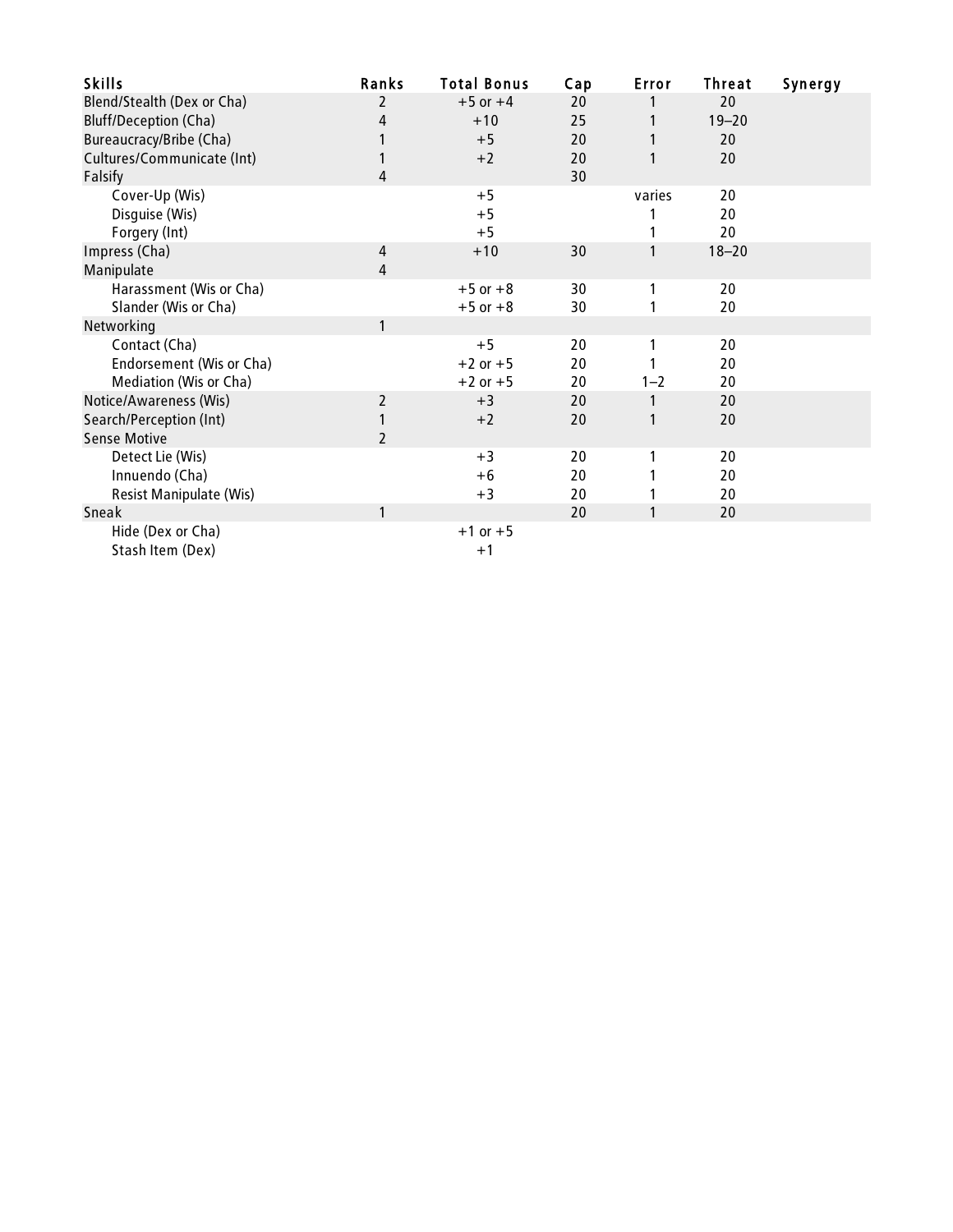Class: Hacker Level: 1

Origin: Clever Geek

Attributes: Str 10, Dex 14, Con 12, Int 16, Wis 13, Cha 12

Defense: 12 Initiative: +2 Vitality/Wounds: 9/12 Stress Threshold: 13 Subdual Threshold: 12 Request Check: +2 Knowledge Check: +4

Saves: Fort  $+3$ , Reflex  $+4$ , Will  $+3$ 

Focuses/Fortes: Culture (Native), Drive (Standard Ground Vehicles), Profession (Technical Security Specialist), Science (Chemistry, Programming +1 forte, Mathematics, Super-Science), any 1 other focus or forte

Proficiencies: Edged, Handgun

#### Class Abilities (page 35)

Custom 'Ware: Once per mission during the Intel Phase, you may tune your computer to increase its Power Rating by an amount equal to your starting action dice. Thereafter, this computer is also considered to be running security software with a Power Rating equal to the computer's Power Rating (this software doesn't count toward the maximum total software that may run on the system).

 'L337: When you fail a Computers or Falsify check with a DC or opponent's check result up to your class level + 20, you still succeed.

#### Feats

Talented (Observer) (page 201): Notice and Search are always class skills, buying ranks in one of these skills grants equal ranks in the other, +5 to result cap with Notice and Search checks

Techie (page 199): +2 insight bonus with Computers and Electronics checks, threat range 19–20 with Computers and Electronics checks

Special: Once per session, you may make 1 Electronics Request check without spending any action dice. Also, you gain a +1 bonus with checks made to determine surprise.

Contacts: 1 acquaintance-grade

Interests: Codes, Internet surfing, video games

Wealth: Lifestyle 2 (–1 Appearance), Possessions 3, Spending Cash 1 (\$100)

Possessions: Laptop computer (PR 6, +5 result cap, 2-hr. battery, security software (PR 6)), tuxedo liner (DR 2/3), disquise kit, electronics kit (+1), forgery kit, 13 Common Items

Mis sion Gear: Glock 29 backup pistol, probe software (PR 4), 5 Common Items

| <b>Attacks</b>         | Atk  | Dam        | Error Threat Rng Recoil Modes Hand Ammo |               |                 |                          |      |
|------------------------|------|------------|-----------------------------------------|---------------|-----------------|--------------------------|------|
| Unarmed                |      |            |                                         | $-$           |                 | $\overline{\phantom{a}}$ | $-$  |
| Glock 29 backup pistol | $+2$ | 2d6 lethal | 19–20 20 ft.                            | $\frac{2}{2}$ | $\sim$ 5 $\sim$ |                          | 10M3 |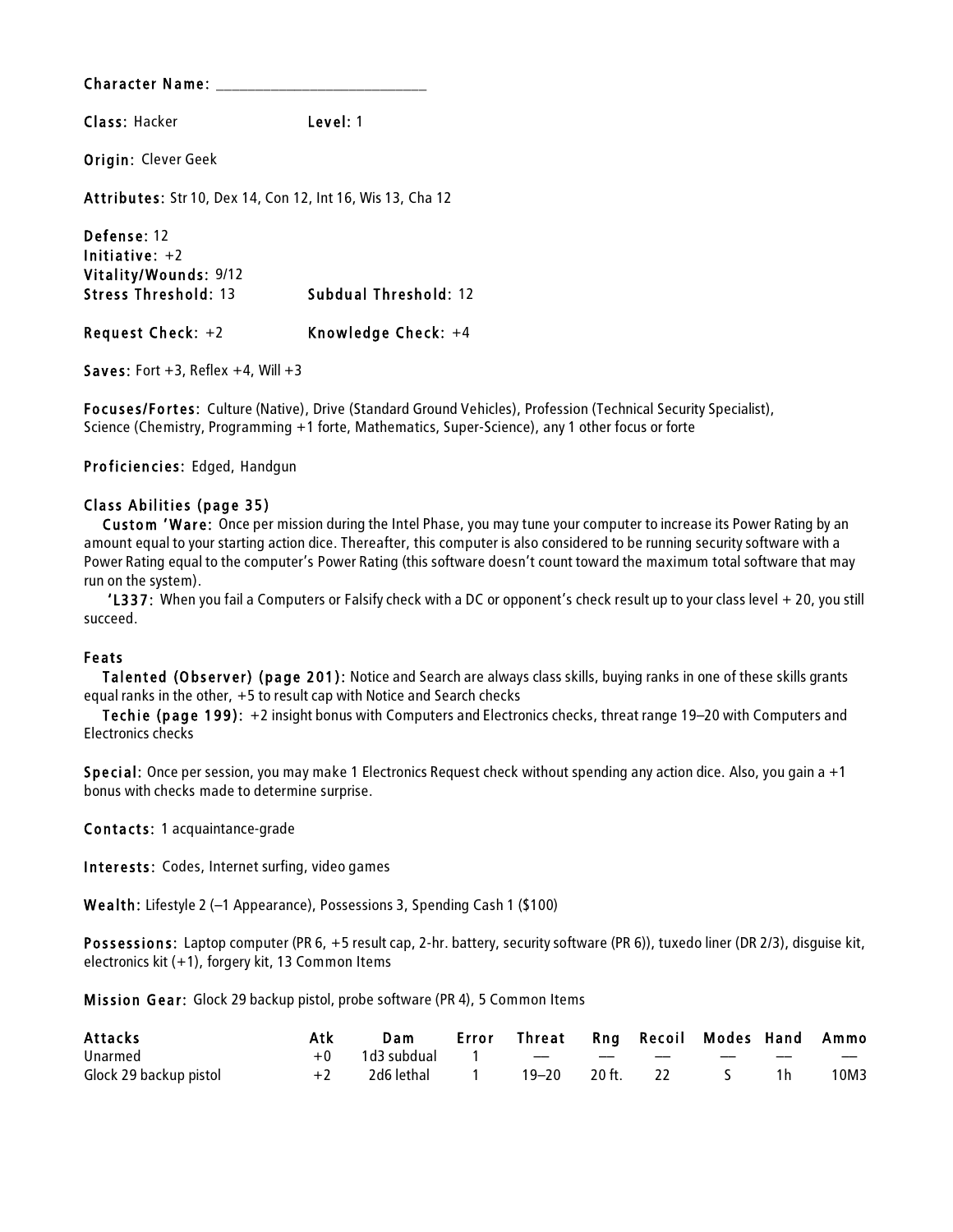| <b>Skills</b>                     | Ranks          | <b>Total Bonus</b> | Cap | Error    | <b>Threat</b> | Synergy |
|-----------------------------------|----------------|--------------------|-----|----------|---------------|---------|
| Bureaucracy/Bribe (Cha)           | 2              | $+3$               | 20  | standard | 20            |         |
| Computers/Optimize (Int)          | 4              | $+9$               | 30  | 1        | $19 - 20$     |         |
| Cultures/Communicate (Int)        | 1              | $+4$               | 20  | 1        | 20            |         |
| Drive/Maneuver (Dex)              | $\overline{2}$ |                    | 20  | 1        | 20            |         |
| <b>Standard Personal Vehicles</b> |                | $+4$               |     |          |               |         |
| Electronics                       | $\overline{4}$ |                    | 30  | 1        | $19 - 20$     |         |
| Build (Int)                       |                | $+9$               |     |          |               |         |
| Disable (Int)                     |                | $+9$               |     |          |               |         |
| Modify (Wis)                      |                | $+7$               |     |          |               |         |
| Optimize (Int)                    |                | $+9$               |     |          |               |         |
| Repair (Int)                      |                | $+9$               |     |          |               |         |
| Sabotage (Wis)                    |                | $+7$               |     |          |               |         |
| Falsify                           | 4              |                    | 30  |          |               |         |
| Cover-Up (Wis)                    |                | $+5$               |     | varies   | 20            |         |
| Disguise (Wis)                    |                | $+5$               |     | 1        | 20            |         |
| Forgery (Int)                     |                | $+7$               |     | 1        | 20            |         |
| Mechanics                         | $\mathbf{1}$   |                    | 20  | 1        | 20            |         |
| Build (Int)                       |                | $+4$               |     |          |               |         |
| Disable (Int)                     |                | $+4$               |     |          |               |         |
| Modify (Wis)                      |                | $+2$               |     |          |               |         |
| Optimize (Int)                    |                | $+4$               |     |          |               |         |
| Repair (Int)                      |                | $+4$               |     |          |               |         |
| Sabotage (Wis)                    |                | $+2$               |     |          |               |         |
| Notice/Awareness (Wis)            | 4              | $+5$               | 35  | 1        | 20            |         |
| Profession/Accomplish (Cha)       | $\overline{2}$ | $+3$               | 20  | 1        | 20            |         |
| Resolve                           | 3              |                    | 20  | 1        | 20            |         |
| Concentration (Con)               |                | $+4$               |     |          |               |         |
| Morale (Wis)                      |                | $+4$               |     |          |               |         |
| R&R (Con)                         |                | $+4$               |     |          |               |         |
| Resist Impress (Wis)              |                | $+4$               |     |          |               |         |
| Resist Intimidate (Wis)           |                | $+4$               |     |          |               |         |
| Science (Int)                     | 4              |                    |     |          |               |         |
| Chemistry                         |                | $+7$               | 30  | 1        | 20            |         |
| Mathematics                       |                | $+7$               | 30  | $1 - 2$  | 20            |         |
| Programming                       |                | $+8$ (forte $+9$ ) | 30  | $1 - 2$  | 20            |         |
| Search/Perception (Int)           | 4              | $+8$               | 35  | 1        | 20            |         |
| Security (Int)                    | 5              | $+9$               | 30  | 1        | 20            |         |
| Disable, Hotwire, Installation    |                |                    |     |          |               |         |
| Sneak                             | $\sqrt{4}$     |                    | 30  | 1        | 20            |         |
| Hide (Dex or Cha)                 |                | $+6$ or $+5$       |     |          |               |         |
| Stash Item (Dex)                  |                | $+6$               |     |          |               |         |
| Streetwise                        | $\overline{4}$ |                    | 30  | 1        | 20            |         |
| <b>Black Market (Cha)</b>         |                | $+5$               |     |          |               |         |
| Bribe on Streets (Cha)            |                | $+5$               |     |          |               |         |
| Gambling (Wis or Cha)             |                | $+5$ or $+5$       |     |          |               |         |
| Haggle (Wis)                      |                | $+5$               |     |          |               |         |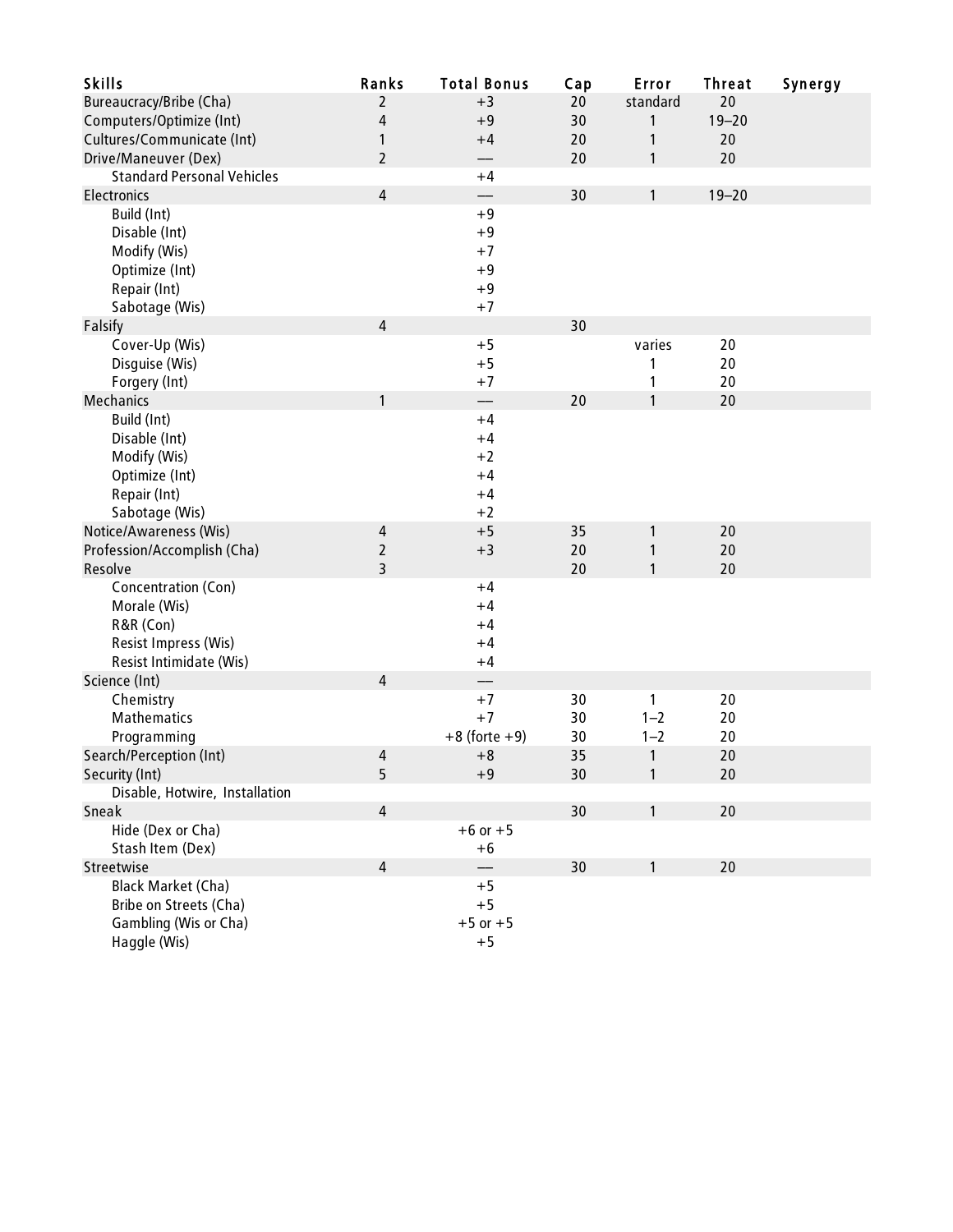Class: Intruder Level: 1

**Origin: Agile Criminal** 

Attributes: Str 10, Dex 16, Con 12, Int 14, Wis 12, Cha 14

Defense: 15 Initiative: +4 Vitality/Wounds: 9/12 Stress Threshold: 12 Subdual Threshold: 12 Request Check: +3 Knowledge Check: +3

Saves: Fort  $+1$ , Reflex  $+6$ , Will  $+1$ 

Focuses/Fortes: Culture (Native +1), Drive (Personal Ground Vehicles, Standard Ground Vehicles), Profession (Burglar), Science (Engineering), any 1 other focus or forte

Proficiencies: Edged, Handgun (+1 forte), Unarmed

#### Class Abilities (page 37)

Dexterous: When you spend 1 action die to increase a Dex-based skill check, you may roll and add the results of 2 action dice (i.e. a 1d4 action die becomes 2d4).

Gear Prep: You and your teammates may choose a number of gear picks up to your starting action dice as if the mission's Caliber were 1 higher.

#### Feats

Burglar (page 198): +2 insight bonus with Acrobatics and Sneak checks, threat range 19–20 with Acrobatics and Sneak checks

Fence (page 198): +2 insight bonus with Sleight of Hand and Streetwise checks, threat range 19–20 with Sleight of Hand and Streetwise checks

Special: Your Speed is 35 ft.

Contacts: 2 acquaintance-grade

Interests: Electronic locks, security systems

Wealth: Lifestyle 2 (–1 Appearance), Possessions 3, Spending Cash 1 (\$100)

Possessions: Glock 21 service pistol, encrypted radio headset (PR 5, 8-hr. battery, 10-mile range), tuxedo liner (DR 2/3), lockpicking kit, mechanics kit, 12 Common Items

Mis sion Gear: Luxury sports car (Size L (2x3), Occ 1+3, A/T 6/5, MPH 70/155, Def/Save 9/+7, Comp 22/+1), cover identity (PR 2), Defense boost gadget (PR 1, +1 to Defense for 1 minute), 4 Common Items

| <b>Attacks</b>          | Atk |                                  | Dam Error Threat Rng Recoil Modes Hand Ammo |  |                                 |      |
|-------------------------|-----|----------------------------------|---------------------------------------------|--|---------------------------------|------|
| Unarmed                 |     | +0 1d6 subdual 1 -- -- --        |                                             |  |                                 | $-$  |
| Glock 21 service pistol |     | +4 1d12 lethal 1 19-20 25 ft. 15 |                                             |  | $\mathcal{S}$ and $\mathcal{S}$ | 13M4 |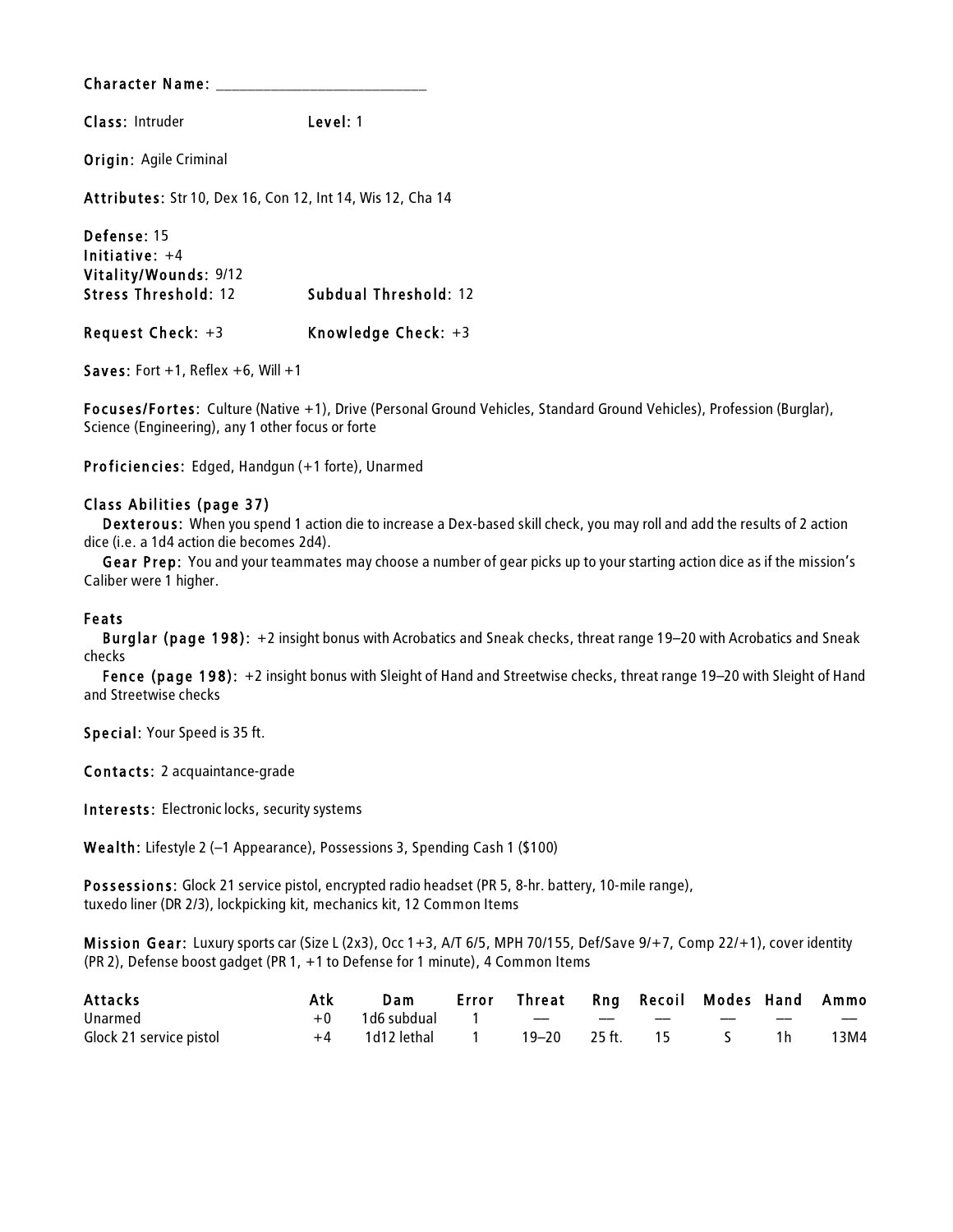| <b>Skills</b>                    | Ranks          | <b>Total Bonus</b> | Cap | Error   | <b>Threat</b> | Synergy |
|----------------------------------|----------------|--------------------|-----|---------|---------------|---------|
| <b>Acrobatics</b>                | 4              |                    | 35  | 1       | $19 - 20$     |         |
| Balance (Dex)                    |                | $+9$               |     |         |               |         |
| Falling (Dex)                    |                | $+9$               |     | $1 - 3$ |               |         |
| Jump (Str)                       |                | $+6$               |     |         |               |         |
| Maneuver/Personal Vehicles (Dex) |                | $+9$               |     |         |               |         |
| Skydiving (Dex)                  |                | $+9$               |     | $1 - 3$ |               |         |
| Tumble (Dex)                     |                | $+9$               |     |         |               |         |
| <b>Athletics</b>                 | $\overline{2}$ | $\qquad \qquad -$  | 20  | 1       | 20            |         |
| Bind (Str)                       |                | $+2$               |     |         |               |         |
| Climb (Con)                      |                | $+3$               |     |         |               |         |
| Escape (Str)                     |                | $+2$               |     |         |               |         |
| Force March (Con)                |                | $+3$               |     |         |               |         |
| Maneuver/On Foot (Str)           |                | $+2$               |     |         |               |         |
| Power Lifting (Str)              |                | $+2$               |     | $1 - 2$ |               |         |
| Smash (Str)                      |                | $+2$               |     |         |               |         |
| Speed Push (Con)                 |                | $+3$               |     | $1 - 2$ |               |         |
| Sports (Str or Con)              |                | $+2$ or $+3$       |     |         |               |         |
| Swim (Con)                       |                | $+3$               |     |         |               |         |
| Blend/Stealth (Dex or Cha)       | 4              | $+7$ or $+6$       | 30  | 1       | 20            |         |
| <b>Bluff/Deception (Cha)</b>     | 3              | $+5$               | 20  | 1       | 20            |         |
| Drive (Dex)                      | 3              | $+6$               | 20  | 1       | 20            |         |
| Mechanics                        | $\overline{2}$ |                    | 20  | 1       | 20            |         |
| Build (Int)                      |                | $+4$               |     |         |               |         |
| Disable (Int)                    |                | $+4$               |     |         |               |         |
| Modify (Wis)                     |                | $+3$               |     |         |               |         |
| Optimize (Int)                   |                | $+4$               |     |         |               |         |
| Repair (Int)                     |                | $+4$               |     |         |               |         |
| Sabotage (Wis)                   |                | $+3$               |     |         |               |         |
| Notice/Awareness (Wis)           | 4              | $+5$               | 30  | 1       | 20            |         |
| Science (Int)                    | 1              |                    |     |         |               |         |
| Engineering                      |                | $+3$               | 20  | 1       | 20            |         |
| Search/Perception (Int)          | 3              | $+5$               | 20  | 1       | 20            |         |
| Security (Int)                   | $\sqrt{4}$     | $+6$               | 30  | 1       | 20            |         |
| Sleight of Hand (Dex)            | 3              | $+8$               | 20  | 1       | $19 - 20$     |         |
| <b>Conceal Action</b>            |                |                    |     | $1 - 2$ |               |         |
| Stash Item                       |                |                    |     | 1       |               |         |
| Sneak                            | $\sqrt{4}$     |                    | 30  |         | $19 - 20$     |         |
| Hide (Dex or Cha)                |                | $+9$ or $+8$       |     |         |               |         |
| Stash Item (Dex)                 |                | $+9$               |     |         |               |         |
| Streetwise                       | $\overline{3}$ |                    | 20  | 1       | $19 - 20$     |         |
| <b>Black Market (Cha)</b>        |                | $+7$               |     |         |               |         |
| Bribe on Streets (Cha)           |                | $+7$               |     |         |               |         |
| Gambling (Wis or Cha)            |                | $+6$ or $+7$       |     |         |               |         |
| Haggle (Wis)                     |                | $+6$               |     |         |               |         |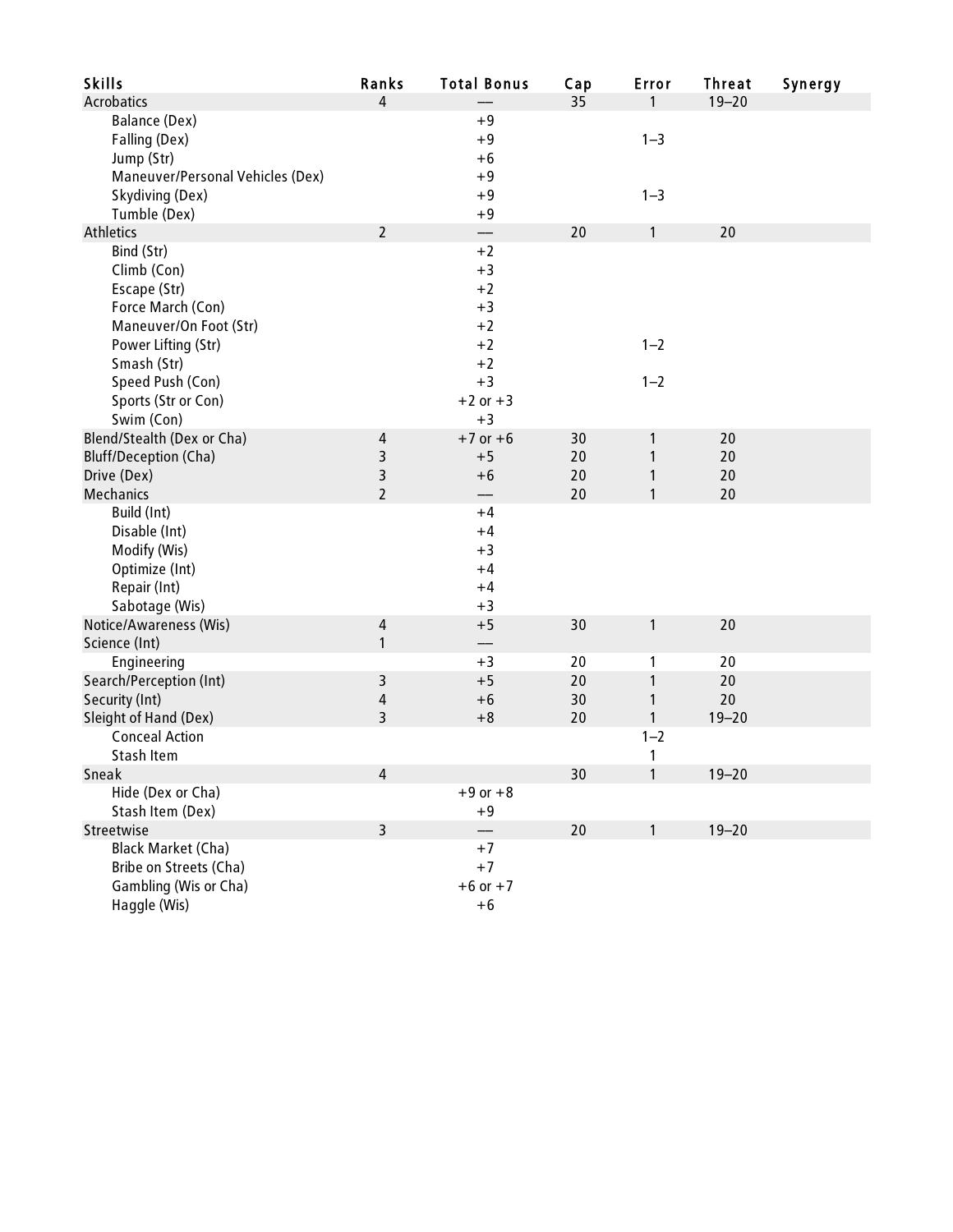Class: Pointman Level: 1

Origin: Disciplined Jack-of-all-Trades

Attributes: Str 11, Dex 12, Con 11, Int 14, Wis 16, Cha 14

Defense: 11 Initiative: +2 Vitality/Wounds: 10/11 Stress Threshold: 16 Subdual Threshold: 12 Request Check: +3 Knowledge Check: +4

Saves: Fort  $+2$ , Reflex  $+2$ , Will  $+5$ 

Focuses/Fortes: Culture (Native +1), Drive (Standard Ground Vehicles +1 forte), Profession (Attache), Science (Engineering, Pharmacology), any 1 other focus or forte

Proficiencies: Edged, Handgun (+1 forte), Unarmed

#### Class Abilities

Generous: You may spend 1 action die to increase the skill check results of other characters. Versatility: Bluff, Falsify, Manipulate, and Sense Motive are class skills for you.

#### Feats

Fortunate (page 189): As a free action, you may request 1 additional d4 action die. This grants the GC 1 additional d4 action die as well. These action dice are lost if not used by the end of the scene.

Training (page 201): +5 skill points (already spent)

Contacts: 1 acquaintance-grade

Interests: Foreign Militaries, Strategy Games

Wealth: Lifestyle 2 (–1 Appearance), Possessions 3, Spending Cash 1 (\$100)

Possessions: H&K Mk. 23 service pistol, low-profile trendy armor (DR 2/5), radio headset, police scanner, lodging (2-star hotel/rectory), 16 Common Items

Mission Gear: Bag full of guns, cover identity (PR  $+2$ ), 3 air hypos containing doses of knockout poison (after 3d4 rounds, Fort save (DC 12) or target becomes *stunned* for 1d6 rounds; after 2d4 additional rounds, Fort save (DC 14) or target becomes unconscious for 1d6 rounds), 1 dose of commercial acid (PR 2, dmg 2d6 (AP 4)), 3 Common Items

| Attacks                   | Atk | Dam                    | Error Threat Rng Recoil Modes Hand Ammo |                   |  |      |
|---------------------------|-----|------------------------|-----------------------------------------|-------------------|--|------|
| Unarmed                   |     | $+0$ 1d6 subdual 1 $-$ |                                         |                   |  | $-$  |
| H&K Mk. 23 service pistol |     | +2 1d12 lethal 1       |                                         | 19–20 30 ft. 12 S |  | 12M4 |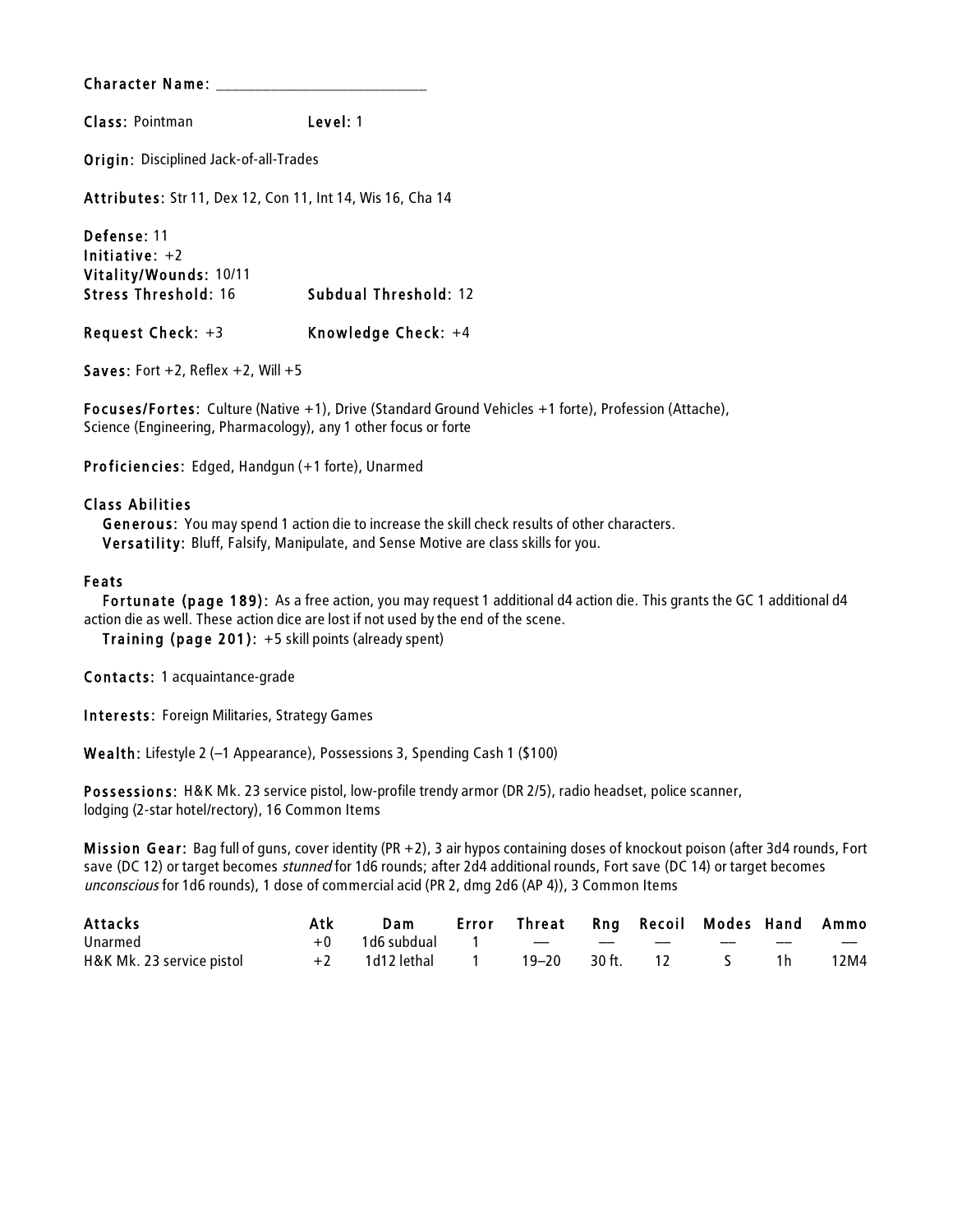| <b>Skills</b>                       | Ranks          | <b>Total Bonus</b> | Cap | Error  | Threat | Synergy |
|-------------------------------------|----------------|--------------------|-----|--------|--------|---------|
| <b>Bluff/Deception (Cha)</b>        | 4              | $+6$               | 30  |        | 20     |         |
| Cultures/Communicate (Int)          | 3              | $+5$               | 20  |        | 20     |         |
| Drive (Dex)                         | 3              |                    | 20  | 1      | 20     |         |
| <b>Standard Ground Vehicles</b>     |                | $+5$ (forte $+6$ ) |     |        |        |         |
| Falsify                             | $\overline{4}$ |                    | 30  |        |        |         |
| Cover-Up (Wis)                      |                | $+7$               |     | varies | 20     |         |
| Disguise (Wis)                      |                | $+7$               |     |        | 20     |         |
| Forgery (Int)                       |                | $+6$               |     |        | 20     |         |
| Manipulate                          | 4              |                    |     |        |        |         |
| Harassment (Wis or Cha)             |                | $+7$ or $+6$       | 20  |        | 20     |         |
| Slander (Wis or Cha)                |                | $+7$ or $+6$       | 20  |        | 20     |         |
| Notice/Awareness (Wis)              | 4              | $+7$               | 30  | 1      | 20     |         |
| Profession/Accomplish (Cha)         | 3              | $+5$               | 20  |        | 20     |         |
| Science (Int)                       | 3              |                    |     |        |        |         |
| <b>Engineering and Pharmacology</b> |                | $+5$               | 20  |        | 20     |         |
| <b>Sense Motive</b>                 | 4              |                    |     |        |        |         |
| Detect Lie (Wis)                    |                | $+7$               | 30  |        | 20     |         |
| Innuendo (Cha)                      |                | $+6$               | 30  |        | 20     |         |
| <b>Resist Manipulate (Wis)</b>      |                | $+7$               | 30  | 1      | 20     |         |
| Tactics                             | 5              |                    |     |        |        |         |
| Ambush (Wis)                        |                | $+8$               | 30  |        | 20     |         |
| Maneuver (Crew) (Cha)               |                | $+7$               | 30  |        | 20     |         |
| Rally (Cha)                         |                | $+7$               | 30  |        | 20     |         |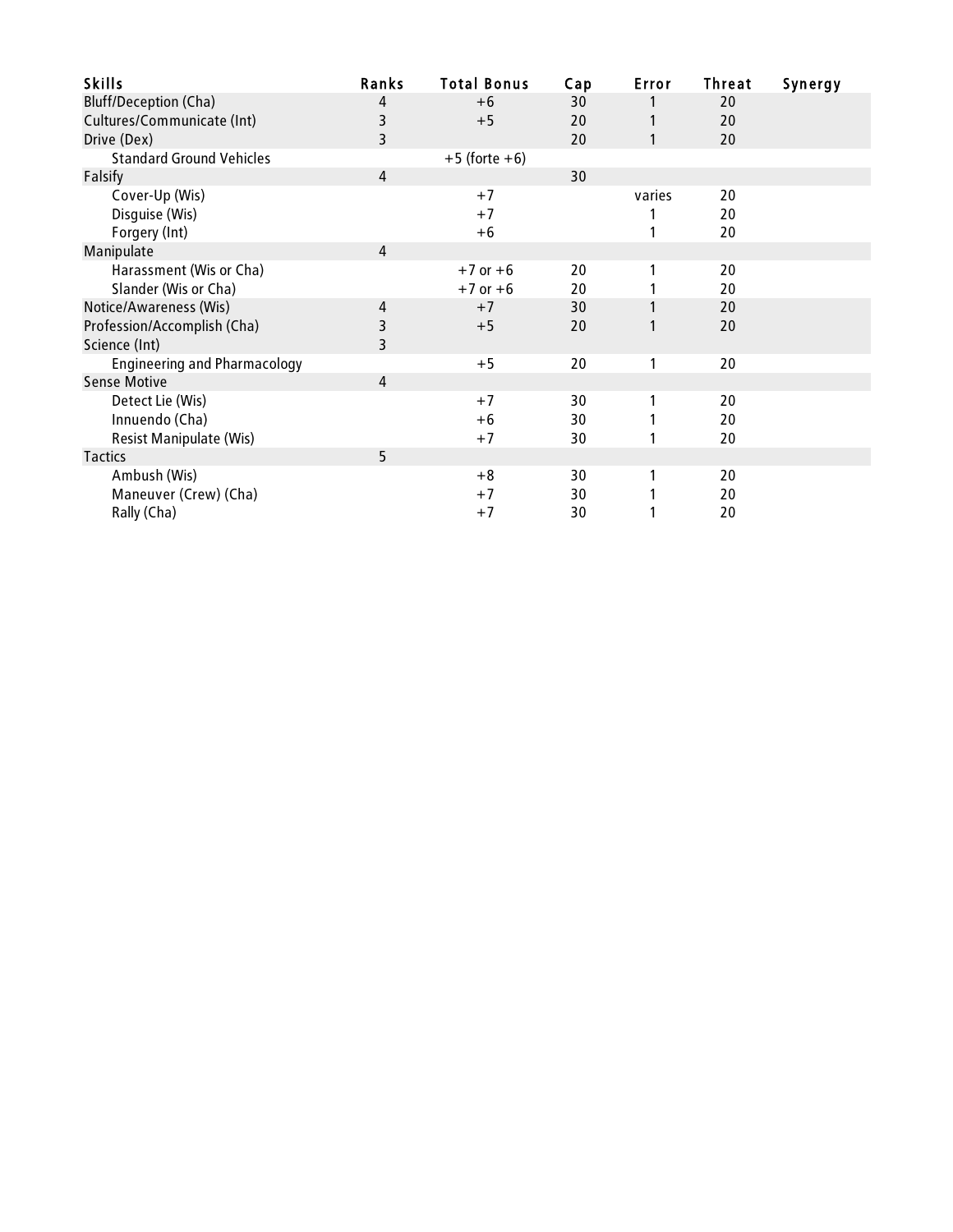Class: Scientist Level: 1

Origin: Brainy Instructor

Attributes: Str 10, Dex 13, Con 12, Int 16, Wis 14, Cha 13

Defense: 13 Initiative: +1 Vitality/Wounds: 9/12 Stress Threshold: 14 Subdual Threshold: 12 Request Check: +2 Knowledge Check: +5

Saves: Fort  $+1$ , Reflex  $+1$ , Will  $+4$ 

Focuses/Fortes: Culture (Native), Drive (Standard Ground Vehicles), Profession (Researcher, Scientist), Science (Chemistry, Engineering, Fabrication, Pharmacology, Programming)

Proficiencies: Handgun, Unarmed

#### Class Abilities (page 42)

Intense Study: Examiner

Professor: At the start of the session, you may grant your teammates a number of your Basic Skill feats up to your starting action dice.

#### Feats

Advisor (page 198): +2 insight bonus with Profession and Resolve checks, threat range 19–20 with Profession and Resolve checks

Examiner (page 198): +2 insight bonus with Analysis and Medicine checks, threat range 19–20 with Analysis and Medicine checks

Scholar (page 199): +2 insight bonus with Bureaucracy and Science checks, threat range 19–20 with Bureaucracy and Science checks

Special: +1 insight bonus with directed skill checks and team checks.

Contacts: 1 associate-grade

Interests: Internet Surfing, Electronic Security Systems

Wealth: Lifestyle 2 (–1 Appearance), Possessions 3, Spending Cash 1 (\$100)

Possessions: General Motors Liberator holdout pistol, laptop computer (PR 3, +5 result cap, 2-hr. battery), low-profile trendy armor (DR 2/5), radio headset, first aid kit, 14 Common Items

Mis sion Gear: Healing gadget (PR 1 – heals 1 wound and 1d8 vitality, 3 uses), commercial bug sweeper (+5 result cap, 5 ft. range), 3 air hypos containing doses of knockout poison (after 3d4 rounds, Fort save (DC 12) or target becomes stunned for 1d6 rounds; after 2d4 additional rounds, Fort save (DC 14) or target becomes *unconscious* for 1d6 rounds), 2 Common Items

| Attacks                         | Atk  | <b>Dam</b>    | Error | Threat Rng Recoil Modes Hand Ammo |       |    |                   |      |
|---------------------------------|------|---------------|-------|-----------------------------------|-------|----|-------------------|------|
| Unarmed                         | $+0$ | 1d6 subdual 1 |       | and the company of the company of | $-\$  |    | $\hspace{0.05cm}$ | $-$  |
| <b>General Motors Liberator</b> | $+1$ | 1d12 lethal 1 |       | 19–20                             | 5 ft. | 25 |                   | 1S10 |
| holdout pistol                  |      |               |       |                                   |       |    |                   |      |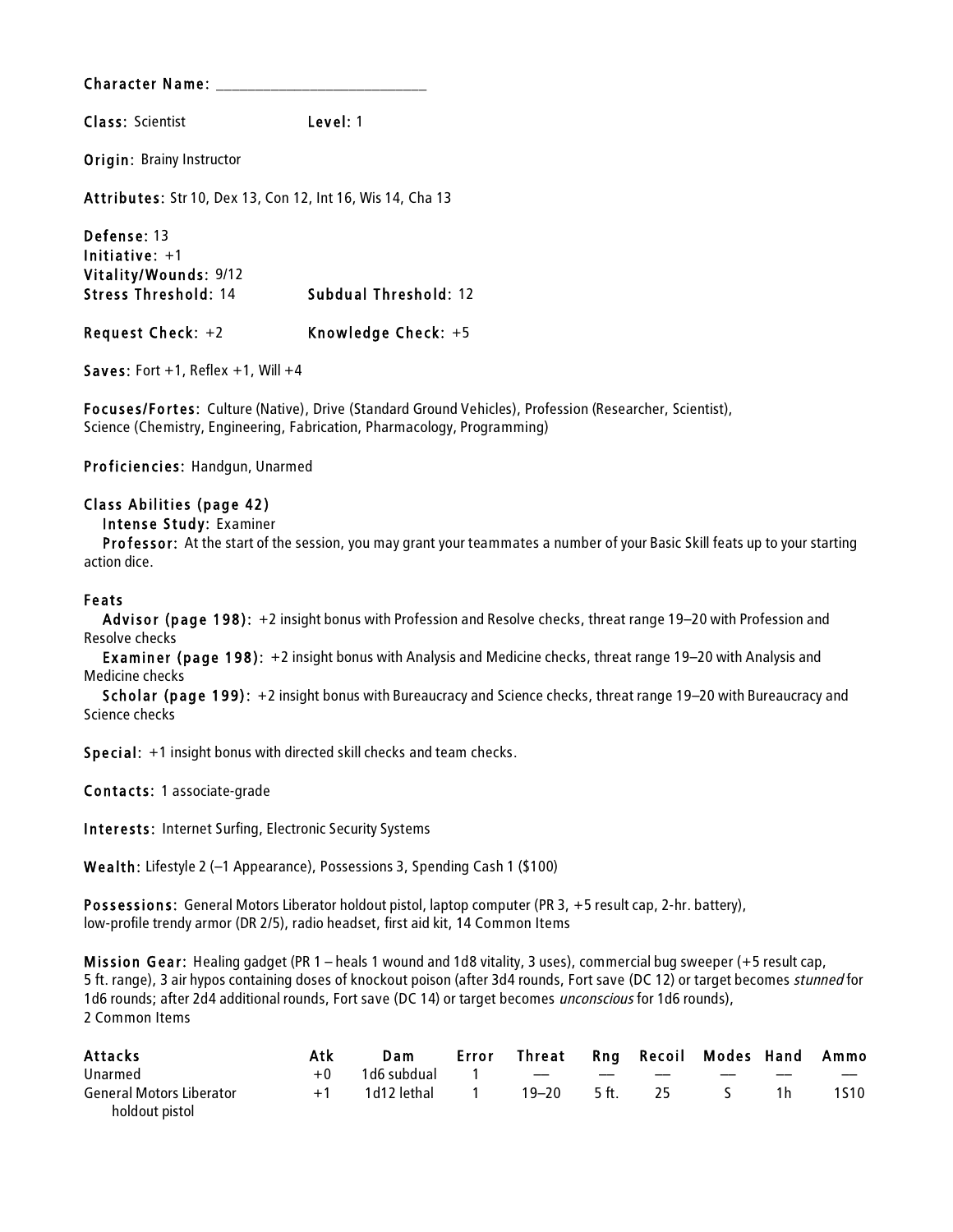| <b>Skills</b>                     | Ranks          | <b>Total Bonus</b>        | Cap | Error             | <b>Threat</b> | Synergy |
|-----------------------------------|----------------|---------------------------|-----|-------------------|---------------|---------|
| Analysis                          | 4              |                           | 30  | 1                 | $19 - 20$     |         |
| Appraise (Int)                    |                | $+9$                      |     |                   |               |         |
| Authenticate (Int)                |                | $+9$                      |     |                   |               |         |
| Decipher (Int)                    |                | $+9$                      |     | per code          |               |         |
| Examine Media (Wis)               |                | $+9$                      |     |                   |               |         |
| Forensics (Wis)                   |                | $+9$                      |     |                   |               |         |
| Bureaucracy/Bribe (Cha)           | 4              | $+7$                      | 30  | standard          | $19 - 20$     |         |
| Computers/Optimize (Int)          | 4              | $+7$                      | 30  | 1                 | 20            |         |
| Drive/Maneuver (Dex)              | $\overline{2}$ | $+3$                      | 20  | $\mathbf{1}$      | 20            |         |
| Electronics                       | 4              | —                         | 30  | $\mathbf{1}$      | 20            |         |
| Build (Int)                       |                | $+7$                      |     |                   |               |         |
| Disable (Int)                     |                | $+7$                      |     |                   |               |         |
| Modify (Wis)                      |                | $+5$                      |     |                   |               |         |
| Optimize (Int)                    |                | $+7$                      |     |                   |               |         |
| Repair (Int)                      |                | $+7$                      |     |                   |               |         |
| Sabotage (Wis)                    |                | $+5$                      |     |                   |               |         |
| Falsify                           | 4              |                           | 30  |                   |               |         |
| Cover-Up (Wis)                    |                | $+5$                      |     | varies            | 20            |         |
| Disguise (Wis)                    |                | $+5$                      |     | 1                 | 20            |         |
| Forgery (Int)<br><b>Mechanics</b> | $\overline{4}$ | $+7$                      | 30  | 1<br>$\mathbf{1}$ | 20<br>20      |         |
| Build (Int)                       |                | $\qquad \qquad -$<br>$+7$ |     |                   |               |         |
| Disable (Int)                     |                | $+7$                      |     |                   |               |         |
| Modify (Wis)                      |                | $+5$                      |     |                   |               |         |
| Optimize (Int)                    |                | $+7$                      |     |                   |               |         |
| Repair (Int)                      |                | $+7$                      |     |                   |               |         |
| Sabotage (Wis)                    |                | $+5$                      |     |                   |               |         |
| Medicine                          | 3              | $\qquad \qquad -$         | 20  |                   |               |         |
| First Aid (Wis)                   |                | $+6$                      |     | 1                 | $19 - 20$     |         |
| Stabilize (Wis)                   |                | $+6$                      |     | $1 - 2$           | $19 - 20$     |         |
| Surgery (Int)                     |                | $+8$                      |     | $1 - 4$           | $19 - 20$     |         |
| Therapy (Wis)                     |                | $+6$                      |     | 1                 | $19 - 20$     |         |
| Treatment (Wis)                   |                | $+6$                      |     | 1                 | $19 - 20$     |         |
| Notice/Awareness (Wis)            | 4              | $+5$                      | 30  | 1                 | 20            |         |
| Profession/Accomplish (Cha)       | 3              | $+6$                      | 20  | 1                 | $19 - 20$     |         |
| Resolve                           | 4              |                           | 30  | 1                 | $19 - 20$     |         |
| Concentration (Con)               |                | $+7$                      |     |                   |               |         |
| Morale (Wis)                      |                | $+7$                      |     |                   |               |         |
| R&R (Con)                         |                | $+7$                      |     |                   |               |         |
| Resist Impress (Wis)              |                | $+7$                      |     |                   |               |         |
| Resist Intimidate (Wis)           |                | $+7$                      |     |                   |               |         |
| Science (Int)                     | $\overline{4}$ | $\qquad \qquad -$         | 30  |                   |               |         |
| Chemistry                         |                | $+9$                      |     | 1                 | $19 - 20$     |         |
| Pharmacology                      |                | $+9$                      |     | 1                 | $19 - 20$     |         |
| Programming                       |                | $+9$                      |     | 1                 | $19 - 20$     |         |
| Search/Perception (Int)           | 4              | $+7$                      | 30  | $\mathbf{1}$      | 20            |         |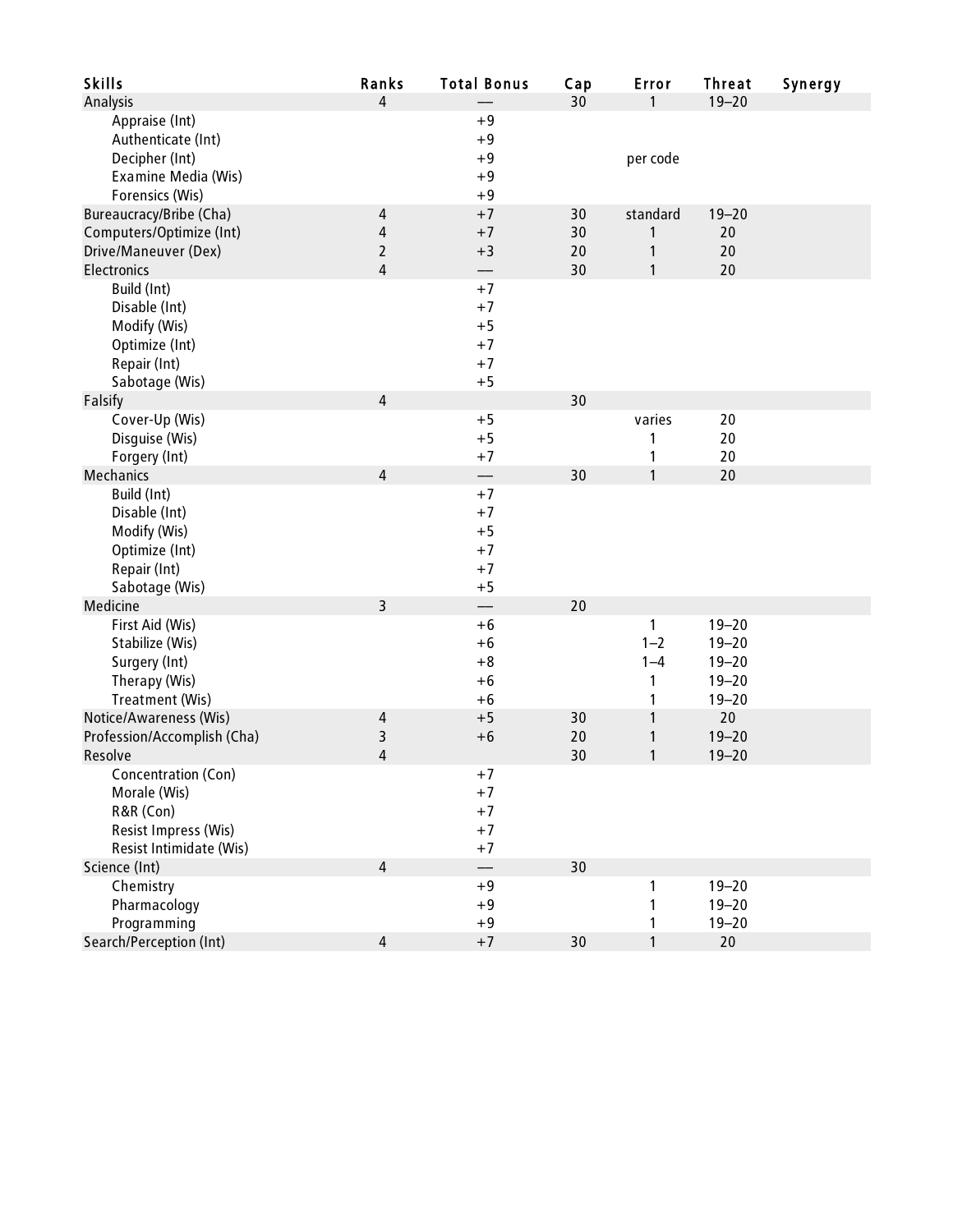Class: Scout Level: 1

Origin: Vigilant Hunter

Attributes: Str 12, Dex 13, Con 14, Int 13, Wis 16, Cha 10

Defense: 12 Initiative: +3 Vitality/Wounds: 14/14 Stress Threshold: 16 Subdual Threshold: 15 Request Check: +2 Knowledge Check: +1

Saves: Fort  $+4$ , Reflex  $+3$ , Will  $+3$ 

Focuses/Fortes: Culture (Native +1), Drive (Animal-Drawn Vehicles, Mounts), Profession (Guide), Science (Pharmacology), any 2 other focuses or fortes

Proficiencies: Edged (+1 forte), Handgun, Rifle, Shotgun, Unarmed

#### Class Abilities (page 43)

Stalker: When you fail a Survival or Tactics check with a DC or opponent's check result up to your class level + 20, you still succeed.

Trailblazer: At the start of the session, you may grant your teammates a number of your Terrain feats up to your starting action dice.

#### Feats

Night Training (page 207): All visual penalties due to time of day decrease to 1/2 standard (rounded down); your opponents suffer a –2 penalty with checks made to spot your ambushes at night; your smell range is 3 x Wis; you are never blinded against an opponent within 10 ft. unless you're also deafened.

Survivalist (page 199): +2 insight bonus with Athletics and Survival checks, threat range 19–20 with Athletics and Survival checks

Special: Speed 35 ft. Also, +1 bonus with checks made to determine surprise.

Contacts: 1 acquaintance-grade

Interests: Hiking, hunting

Wealth: Lifestyle 1 (–2 Appearance), Possessions 1, Spending Cash 1 (\$100)

Possessions: RSA SVU semi-automatic rifle, dagger, headset radio, 16 Common Items

#### Mis sion Gear: 6 Common Items

| <b>Attacks</b>               | Atk  | Dam                       | Error                  | Threat |                                  |    | Rng Recoil Modes Hand Ammo |    |                          |
|------------------------------|------|---------------------------|------------------------|--------|----------------------------------|----|----------------------------|----|--------------------------|
| Unarmed                      | $+0$ | 1d6 subdual               | $\sim$ 1 $\sim$ $\sim$ |        | $-\!$                            |    |                            |    |                          |
| Dagger                       | $+1$ | 1d6 lethal              1 |                        | 19–20  | <b>State Committee Committee</b> |    | $\hspace{0.05cm}$          |    | $\overline{\phantom{a}}$ |
| RSA SVU semi-automatic rifle | $+1$ | 1d8+2 lethal              | $1 - 2$                | 19–20  | 75 ft.                           | 14 |                            | 2h | 10M5                     |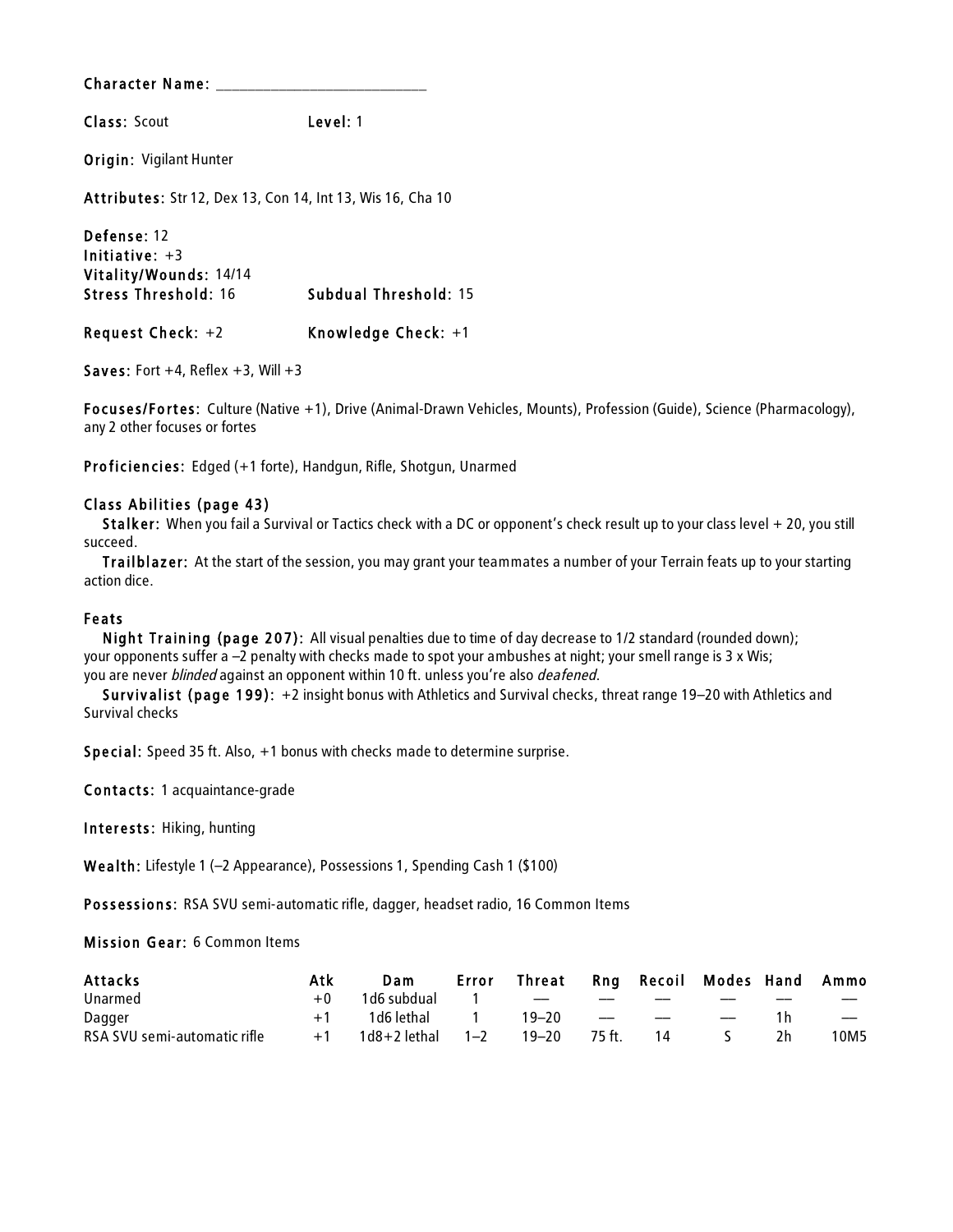| <b>Skills</b>                | Ranks          | <b>Total Bonus</b> | Cap | Error        | <b>Threat</b> | Synergy |
|------------------------------|----------------|--------------------|-----|--------------|---------------|---------|
| <b>Athletics</b>             | $\overline{2}$ |                    | 20  | 1            | $19 - 20$     |         |
| Bind (Str)                   |                | $+5$               |     |              |               | $+1$    |
| Climb (Con)                  |                | $+6$               |     |              |               | $+1$    |
| Escape (Str)                 |                | $+5$               |     |              |               |         |
| Force March (Con)            |                | $+6$               |     |              |               | $+1$    |
| Maneuver/On Foot (Str)       |                | $+5$               |     |              |               | $+1$ *  |
| Power Lifting (Str)          |                | $+5$               |     | $1 - 2$      |               |         |
| Smash (Str)                  |                | $+5$               |     |              |               |         |
| Speed Push (Con)             |                | $+6$               |     | $1 - 2$      |               |         |
| Sports (Str or Con)          |                | $+5$ or $+6$       |     |              |               |         |
| Swim (Con)                   |                | $+6$               |     |              |               | $+1$    |
| Cultures/Communicate (Int)   | 3              | $+4$               | 30  | 1            | 20            |         |
| Drive (Dex)                  | $\mathbf{1}$   | ——                 | 20  | $\mathbf{1}$ | 20            |         |
| Mounts/Animal-Drawn Vehicles |                | $+2$               |     |              |               |         |
| Notice/Awareness (Wis)       | 3              | $+6$               | 20  | 1            | $19 - 20$     |         |
| Resolve                      | $\mathbf{1}$   |                    | 20  | 1            | 20            |         |
| Concentration (Con)          |                | $+3$               |     |              |               |         |
| Morale (Wis)                 |                | $+4$               |     |              |               |         |
| R&R (Con)                    |                | $+3$               |     |              |               |         |
| Resist Impress (Wis)         |                | $+4$               |     |              |               |         |
| Resist Intimidate (Wis)      |                | $+4$               |     |              |               |         |
| Search/Perception (Int)      | $\overline{2}$ | $+3$               | 20  | $\mathbf{1}$ | 20            |         |
| Sneak                        | $\mathbf{1}$   |                    | 20  | $\mathbf{1}$ | 20            |         |
| Hide (Dex or Cha)            |                | $+2$ or $+1$       |     |              |               |         |
| Stash Item (Dex)             |                | $+2$               |     |              |               |         |
| Survival                     | $\overline{4}$ |                    | 30  | 1            | $19 - 20$     |         |
| Animal Training (Cha)        |                | $+6$               |     |              |               |         |
| Foraging (Wis)               |                | $+9$               |     |              |               |         |
| Forecast Weather (Wis)       |                | $+9$               |     | $1 - 3$      |               |         |
| Maneuver/Animal (Cha)        |                | $+6$               |     |              |               |         |
| Tracking (Wis)               |                | $+9$               |     |              |               |         |
| <b>Tactics</b>               | $\overline{3}$ |                    | 30  | 1            | 20            |         |
| Ambush (Wis)                 |                | $+6$               |     |              |               | $+1$ *  |
| Maneuver (Crew) (Cha)        |                | $+3$               |     |              |               |         |
| Rally (Cha)                  |                | $+5$               |     |              |               |         |

\* In the wild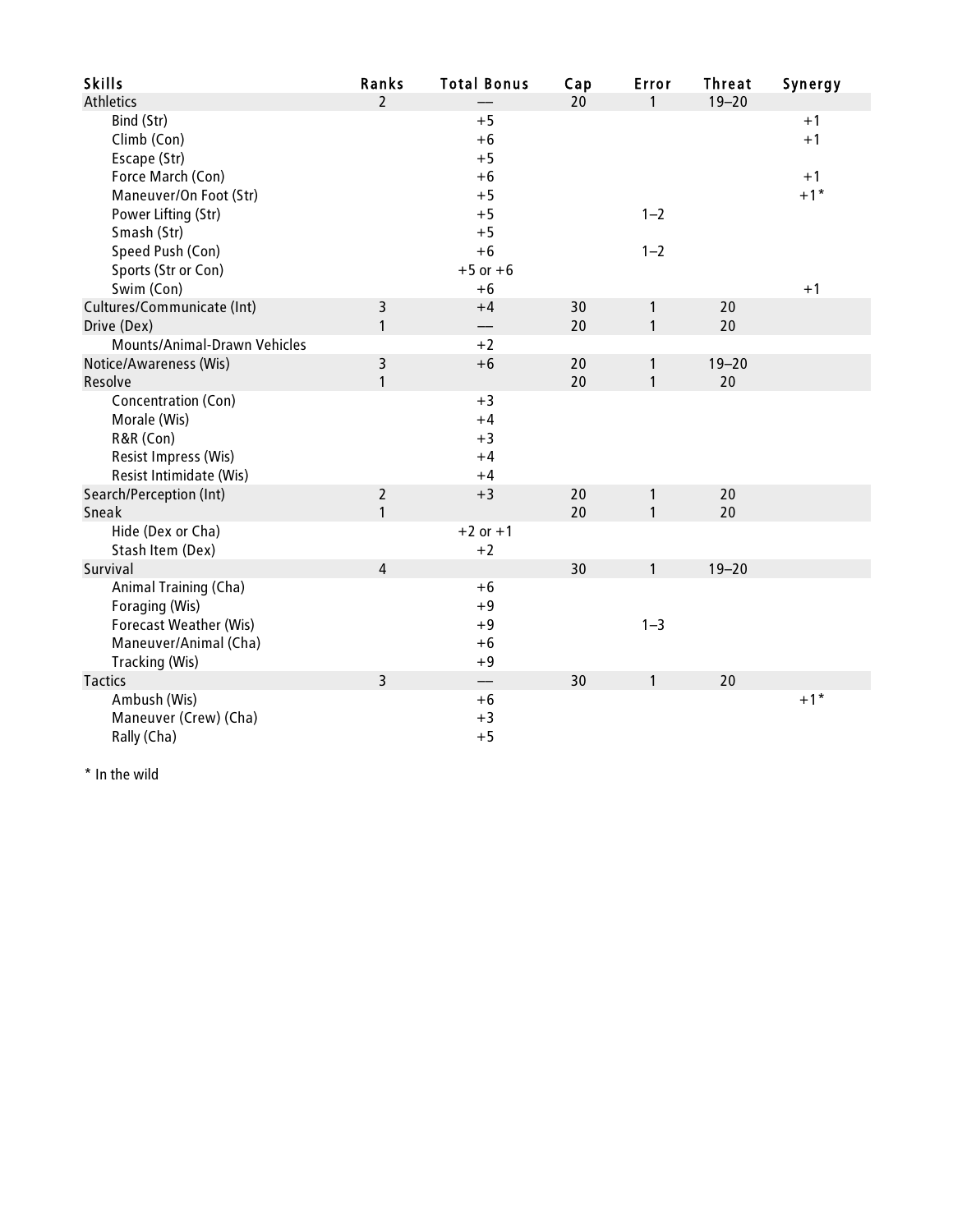Class: Sleuth Level: 1

Origin: Shrewd Journalist

Attributes: Str 10, Dex 12, Con 12, Int 13, Wis 16, Cha 14

Defense: 12 Initiative: +2 Vitality/Wounds: 9/12 Stress Threshold: 14 Subdual Threshold: 12 Request Check: +3 Knowledge Check: +4

Saves: Fort  $+1$ , Reflex  $+2$ , Will  $+5$ 

Focuses/Fortes: Culture (Native +1), Drive (Standard Ground Vehicles), Profession (Detective), Science (Chemistry, Pharmacology)

Proficiencies: Handgun (+1 forte), Rifle

#### Class Abilities (page 44)

Human Nature: When you fail an Investigation or Sense Motive check with a DC or opponent's check result up to your class level + 20, you still succeed.

Sympathetic: When you spend 1 action die to increase a Cha- or Wis-based skill check, you may roll and add the results of 2 action dice (i.e. a 1d4 action die becomes 2d4).

#### Feats

Observer (page 199): +2 insight bonus with Notice and Search checks, threat range 19–20 with Notice and Search checks

Private Eye (page 201): +2 insight bonus with Investigation and Security checks, threat range 19–20 with Investigation and Security checks

Contacts: 3 acquiantance-grade (police), 1 associate-grade

Interests: Criminology, Puzzle Solving

Wealth: Lifestyle 2 (–1 Appearance), Possessions 1, Spending Cash 2 (\$400)

Possessions: Glock 33 backup pistol, audio bug (PR 4, Rng 1,000 ft., battery life 48 hrs.), appraisal kit, electronics kit, forensics kit, 14 Common Items

Mis sion Gear: Broad reconnaissance resource (4-block radius, Search result 20), tracer bug (PR 2, 200-ft. range, 48-hr. battery), legal help (PR 4), 5 Common Items

| Attacks                | Atk  | Dam                    | Error Threat Rng Recoil Modes Hand Ammo |  |  |      |
|------------------------|------|------------------------|-----------------------------------------|--|--|------|
| Unarmed                |      | $+0$ 1d3 subdual 1 $-$ |                                         |  |  | $-$  |
| Glock 33 backup pistol | $+2$ |                        | 19–20 20 ft. 25                         |  |  | 11M3 |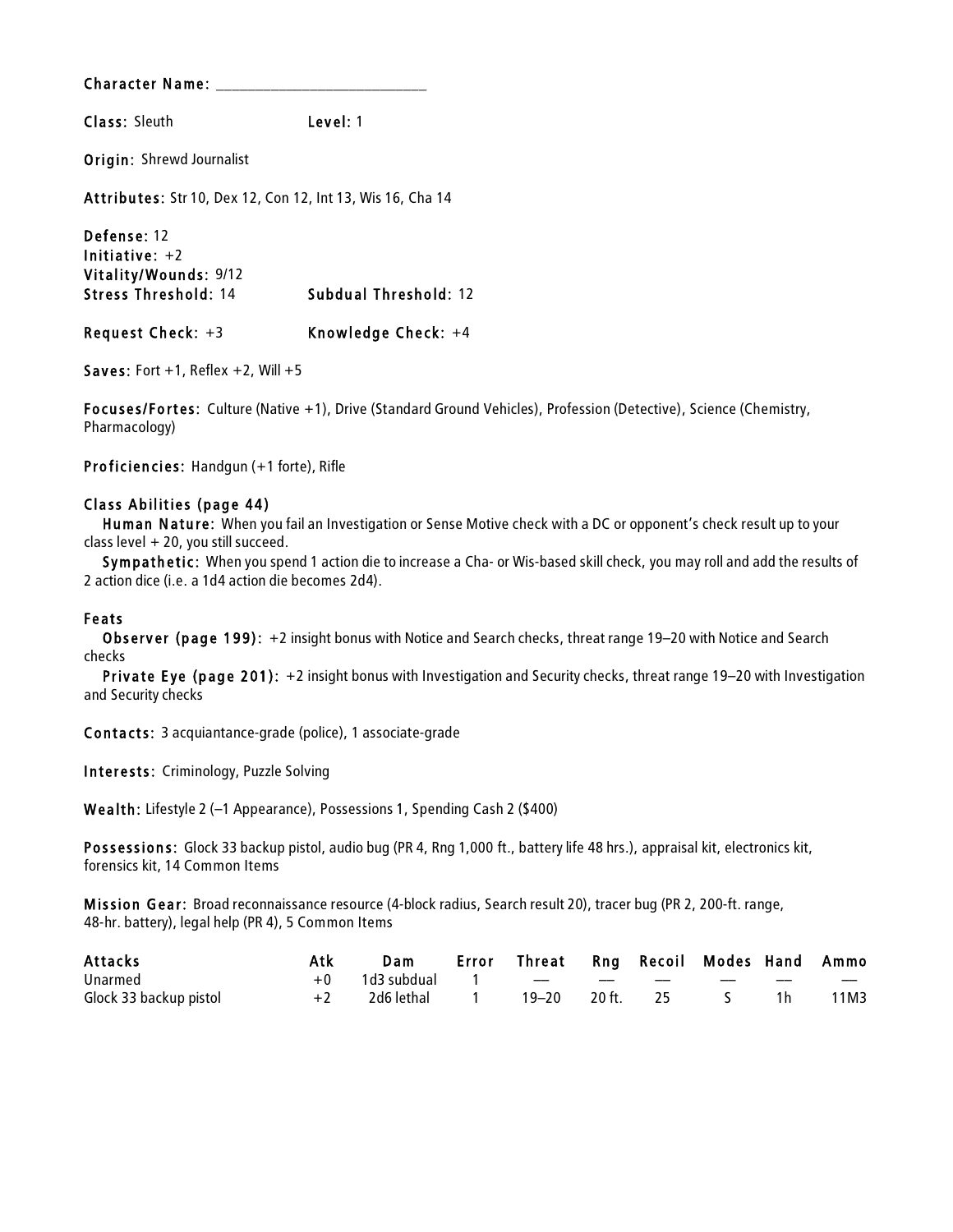| <b>Skills</b>                  | Ranks          | <b>Total Bonus</b> | Cap | Error    | <b>Threat</b> | Synergy |
|--------------------------------|----------------|--------------------|-----|----------|---------------|---------|
| Analysis                       | $\overline{3}$ |                    | 30  | 1        | 20            |         |
| Appraise (Int)                 |                | $+4$               |     |          |               |         |
| Authenticate (Int)             |                | $+4$               |     |          |               |         |
| Decipher (Int)                 |                | $+4$               |     | per code |               |         |
| Examine Media (Wis)            |                | $+6$               |     |          |               |         |
| Forensics (Wis)                |                | $+6$               |     |          |               |         |
| Bureaucracy/Bribe (Cha)        | $\overline{2}$ | $+4$               | 30  | standard | 20            |         |
| Drive/Maneuver (Dex)           | 1              | $+3$               | 20  | 1        | 20            |         |
| Intimidate                     | 1              |                    | 20  | 1        | 20            |         |
| Coercion (Str)                 |                | $+2$               |     |          |               |         |
| <b>Domination (Str or Wis)</b> |                | $+2$ or $+5$       |     |          |               |         |
| Investigation                  | 4              |                    | 30  | 1        | 20            |         |
| Canvass Area (Cha)             |                | $+7$               |     |          |               |         |
| Detect Search (Wis)            |                | $+8$               |     |          |               |         |
| Research (Wis)                 |                | $+8$               |     |          |               |         |
| Networking                     | $\overline{3}$ |                    |     |          |               |         |
| Contact (Cha)                  |                | $+5$               | 30  | 1        | 20            |         |
| Endorsement (Wis or Cha)       |                | $+6$ or $+5$       | 30  | 1        | 20            |         |
| Mediation (Wis or Cha)         |                | $+6$ or $+5$       | 30  | $1 - 2$  | 20            |         |
| Notice/Awareness (Wis)         | 3              | $+9$               | 30  | 1        | $19 - 20$     |         |
| Profession/Accomplish (Cha)    | $\overline{2}$ | $+4$               | 20  | 1        | 20            |         |
| Resolve                        | $\overline{2}$ |                    | 20  | 1        | 20            |         |
| Concentration (Con)            |                | $+3$               |     |          |               |         |
| Morale (Wis)                   |                | $+5$               |     |          |               |         |
| R&R (Con)                      |                | $+3$               |     |          |               |         |
| Resist Impress (Wis)           |                | $+5$               |     |          |               |         |
| Resist Intimidate (Wis)        |                | $+5$               |     |          |               |         |
| Science (Int)                  | $\overline{2}$ | --                 |     |          |               |         |
| Chemistry                      |                | $+3$               | 20  | 1        | 20            |         |
| Economy                        |                | $+3$               | 20  | 1        | 20            |         |
| Pharmacology                   |                | $+3$               | 20  | 1        | 20            |         |
| Search/Perception (Int)        | 3              | $+6$               | 30  | 1        | $19 - 20$     |         |
| Security (Int)                 | 3              | $+4$               | 20  | 1        | 20            |         |
| <b>Sense Motive</b>            | $\overline{2}$ |                    |     |          |               |         |
| Detect Lie (Wis)               |                | $+6$               | 30  | 1        | $19 - 20$     |         |
| Innuendo (Cha)                 |                | $+5$               | 30  | 1        | $19 - 20$     |         |
| Resist Manipulate (Wis)        |                | +6                 | 30  | 1        | $19 - 20$     |         |
| Sneak                          | $\overline{2}$ |                    | 20  | 1        | 20            |         |
| Hide (Dex or Cha)              |                | $+3$ or $+4$       |     |          |               |         |
| Stash Item (Dex)               |                | $+3$               |     |          |               |         |
| Streetwise                     | $\overline{3}$ |                    | 30  | 1        | $19 - 20$     |         |
| Black Market (Cha)             |                | $+5$               |     |          |               |         |
| Bribe on Streets (Cha)         |                | $+5$               |     |          |               |         |
| Gambling (Wis or Cha)          |                | $+6$ or $+5$       |     |          |               |         |
| Haggle (Wis)                   |                | $+6$               |     |          |               |         |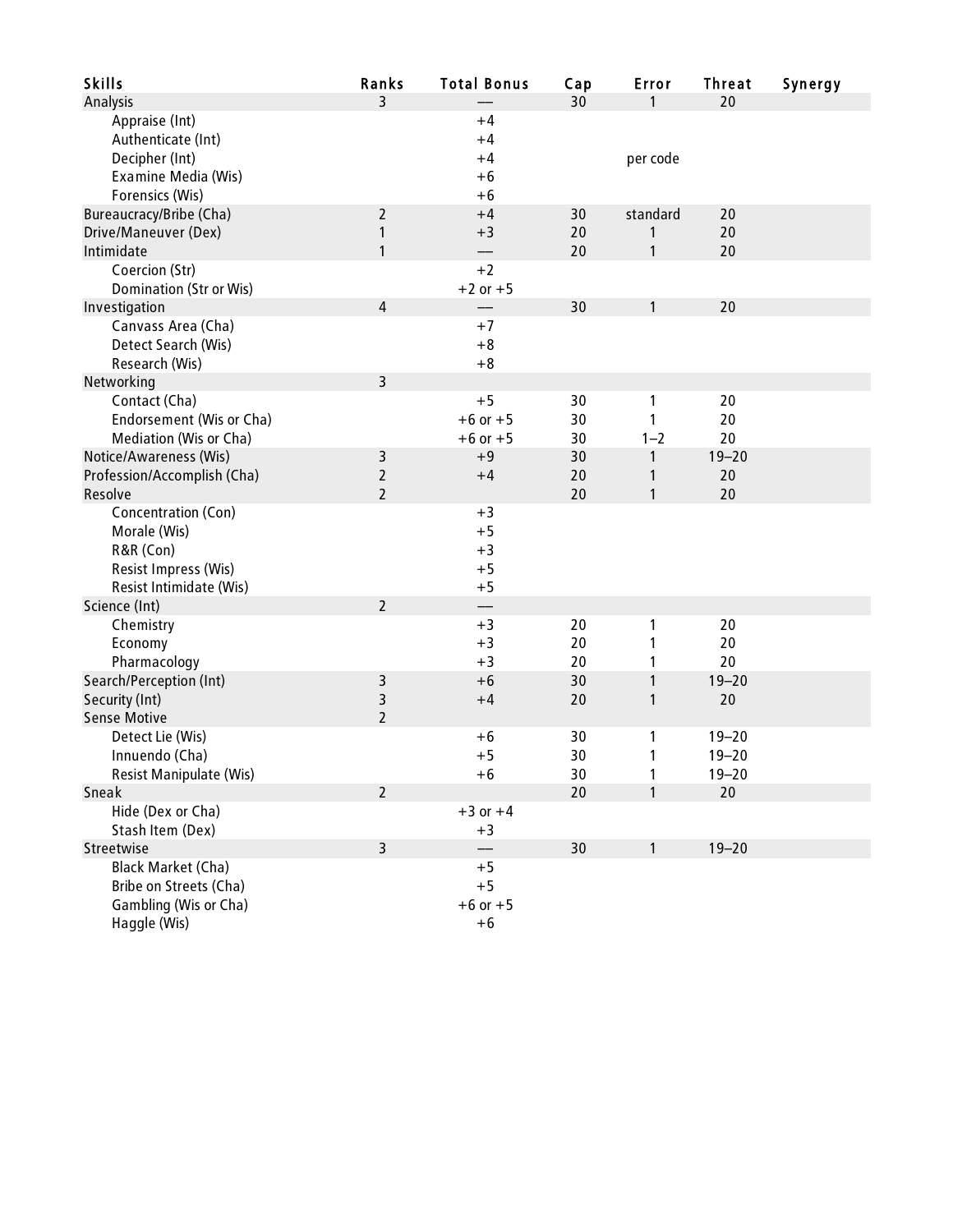Class: Snoop Level: 1

Origin: Witty Investigator

Attributes: Str 10, Dex 13, Con 12, Int 14, Wis 14, Cha 15

Defense: 13 Initiative: +2 Vitality/Wounds: 9/12 Stress Threshold: 14 Subdual Threshold: 12 Request Check: +3 Knowledge Check: +3

Saves: Fort  $+2$ , Reflex  $+2$ , Will  $+4$ 

Focuses/Fortes: Culture (Native +1), Drive (Standard Ground Vehicles), Profession (Forensic Investigator), Science (Mathematics +1 forte, Pharmacology), any 1 other focus or forte

Proficiencies: Handgun, Unarmed, any 1 other proficiency or forte

#### Class Abilities (page 47)

As tute: When you spend 1 action die to increase an Int- or Wis-based skill check, you may roll and add the results of 2 action dice (i.e. a 1d4 action die becomes 2d4).

Flawless Search: When you fail a Analysis or Search check with a DC or opponent's check result up to your class level + 20, you still succeed.

#### Feats

Private Eye (page 199): +2 insight bonus with Investigation and Security checks, threat range 19–20 with Investigation and Security checks

Superior Documentation (page 209): You gain 1 cover identity (Caliber up to 1/3 your class level, rounded up) as a Possession. Also, when you request a cover identity, its Power Rating increases by 1 (maximum 10). Finally, you gain a +1 bonus with all Bluff checks made while using a cover identity.

Special: Once per session, you may improve the disposition of 1 non-villain NPC by 1 grade.

Contacts: 1 associate-grade

Interests: Literature, Puzzle Solving, Shopping

Wealth: Lifestyle 2 (–1 Appearance), Possessions 3, Spending Cash 1 (\$100)

Possessions: Laptop computer (PR 3, +5 result cap, 2 hr. battery), appraisal kit, authentication kit, electronics kit, forensics kit (+1), 15 Common Items

Mis sion Gear: Glock 33 backup pistol,3 air hypos containing doses of knockout poison (after 3d4 rounds, Fort save (DC 12) or target becomes stunned for 1d6 rounds; after 2d4 additional rounds, Fort save (DC 14) or target becomes unconscious for 1d6 rounds), tracer bug (PR 2, 200-ft. range, 48-hr. battery), damage reduction gadget (PR 2; DR 2/–), 2 Common Items

| <b>Attacks</b>         | Atk | Dam                       | Error Threat Rng Recoil Modes Hand Ammo |  |     |     |      |
|------------------------|-----|---------------------------|-----------------------------------------|--|-----|-----|------|
| Unarmed                |     | +0 1d6 subdual 1 -- -- -- |                                         |  | $-$ | $-$ | $-$  |
| Glock 33 backup pistol |     |                           | 19–20 20 ft. 25                         |  |     |     | 11M3 |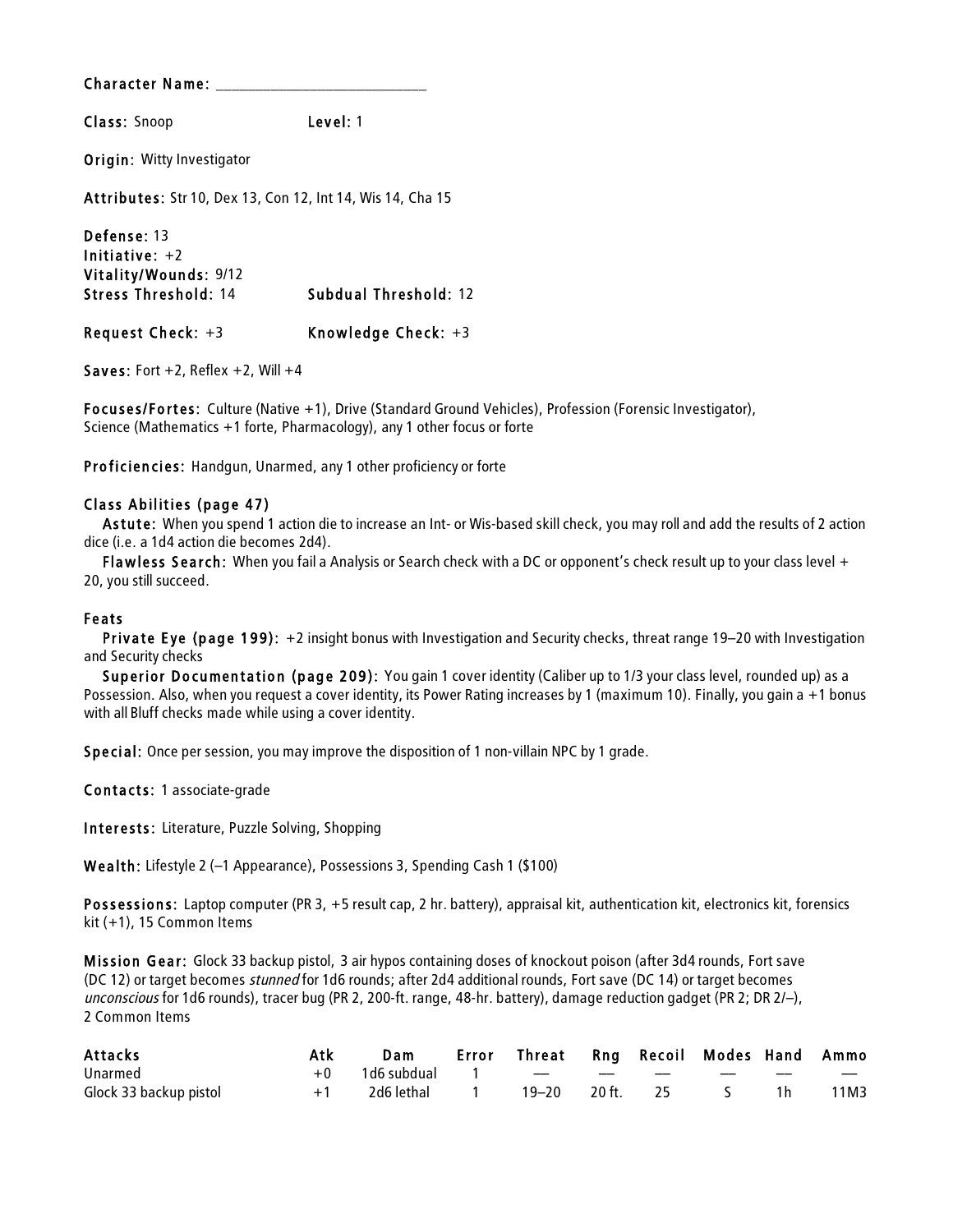| <b>Skills</b>                | Ranks                  | <b>Total Bonus</b>       | Cap | Error        | <b>Threat</b> | Synergy |
|------------------------------|------------------------|--------------------------|-----|--------------|---------------|---------|
| Analysis                     | $\boldsymbol{\Lambda}$ |                          | 30  | 1            | 20            |         |
| Appraise (Int)               |                        | $+6$                     |     |              |               |         |
| Authenticate (Int)           |                        | $+6$                     |     |              |               |         |
| Decipher (Int)               |                        | $+6$                     |     | per code     |               |         |
| Examine Media (Wis)          |                        | $+6$                     |     |              |               |         |
| Forensics (Wis)              |                        | $+6$                     |     |              |               |         |
| Blend/Stealth (Dex or Cha)   | 2                      | $+3$ or $+4$             | 20  | 1            | 20            |         |
| <b>Bluff/Deception (Cha)</b> | $\sqrt{4}$             | $+6$                     | 30  | $\mathbf{1}$ | $19 - 20$     |         |
| Bureaucracy/Bribe (Cha)      | 3                      | $+5$                     | 20  | standard     | 20            |         |
| Computers/Optimize (Int)     | 3                      | $+5$                     | 20  | 1            | 20            |         |
| Cultures/Communicate (Int)   | $\overline{2}$         | $+4$                     | 20  | 1            | 20            |         |
| Electronics                  | $\overline{2}$         |                          | 20  | $\mathbf{1}$ | 20            |         |
| Build (Int)                  |                        | $+4$                     |     |              |               |         |
| Disable (Int)                |                        | $+4$                     |     |              |               |         |
| Modify (Wis)                 |                        | $+4$                     |     |              |               |         |
| Optimize (Int)               |                        | $+4$                     |     |              |               |         |
| Repair (Int)                 |                        | $+4$                     |     |              |               |         |
| Sabotage (Wis)               |                        | $+4$                     |     |              |               |         |
| Investigation                | $\overline{4}$         | $\overline{\phantom{0}}$ | 30  | 1            | $19 - 20$     |         |
| Canvass Area (Cha)           |                        | $+8$                     |     |              |               |         |
| Detect Search (Wis)          |                        | $+8$                     |     |              |               |         |
| Research (Wis)               |                        | $+8$                     |     |              |               |         |
| Networking                   | $\overline{4}$         |                          |     |              |               |         |
| Contact (Cha)                |                        | $+6$                     | 30  | $\mathbf{1}$ | 20            |         |
| Endorsement (Wis or Cha)     |                        | $+6$ or $+6$             | 30  | 1            | 20            |         |
| Mediation (Wis or Cha)       |                        | $+6$ or $+6$             | 30  | $1 - 2$      | 20            |         |
| Notice/Awareness (Wis)       | $\overline{2}$         | $+4$                     | 20  | 1            | 20            |         |
| Science (Int)                | $\overline{4}$         |                          |     |              |               |         |
| <b>Mathematics</b>           |                        | $+7$ (forte $+8$ )       | 30  | $1 - 2$      | 20            |         |
| Pharmacology                 |                        | $+6$                     | 30  | 1            | 20            |         |
| Search/Perception (Int)      | 4                      | $+6$                     | 30  | 1            | 20            |         |
| <b>Sense Motive</b>          | $\overline{2}$         |                          |     |              |               |         |
| Detect Lie (Wis)             |                        | $+4$                     | 20  | 1            | 20            |         |
| Innuendo (Cha)               |                        | $+4$                     | 20  | 1            | 20            |         |
| Resist Manipulate (Wis)      |                        | $+4$                     | 20  | 1            | 20            |         |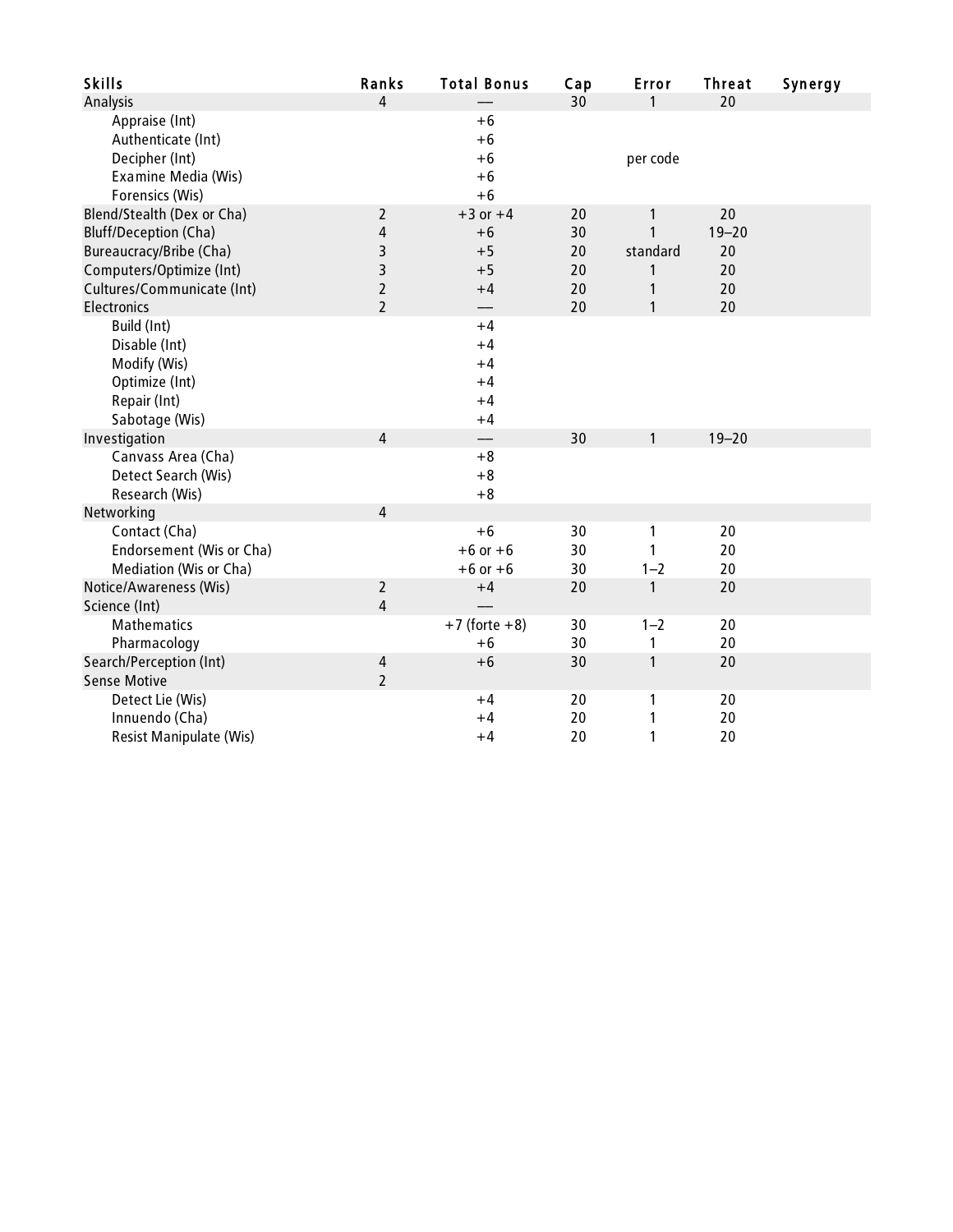Class: Soldier Level: 1

Origin: Disciplined Soldier of Fortune (aka Disciplined Mercenary in the Spycraft 2.0 Rulebook's First Printing)

Attributes: Str 12, Dex 16, Con 14, Int 12, Wis 12, Cha 12

Defense: 13 Initiative: +5 Vitality/Wounds: 14/14 Stress Threshold: 12 Subdual Threshold: 14 Request Check: +2 Knowledge Check: +2

Saves: Fort  $+3$ , Reflex  $+6$ , Will  $+4$ 

Focuses/Fortes: Culture (Native), Drive (Heavy Ground Vehicles, Standard Ground Vehicles, Rotary-Wing Aircrraft), Profession (Soldier of Fortune), Science (Engineering)

Proficiencies: Edged, Handgun (+1 forte), Rifle, Submachine Gun, Tactical, Unarmed

#### Class Abilities (page 49)

Accurate: When you spend 1 action die to increase an attack check, you may roll and add the results of 2 action dice (i.e. a 1d4 action die becomes 2d4).

Fight On: Lightning Reflexes

#### Feats

CQB Basics (page 180): +1 to attack and damage against opponents in CQB range; +2 gear bonus with Threaten actions when holding a ready ranged weapon; no penalty when firing out of melee.

Lightning Reflexes (page 175): +3 with Reflex saves; you may roll Initiative twice and keep preferred result.

Surge of Speed (page 175): Once per round, you may take 1 additional non-attack half action as a free action, up to a number of times per session equal to your starting action dice.

Special: +1 bonus with Autofire attack checks

Contacts: 2 acquaintance-grade

Interests: Foreign food, hunting

Wealth: Lifestyle 1 (–2 Appearance), Possessions 2, Spending Cash 1 (\$100)

Possessions: RSA SVU semi-automatic rifle, Ruger pistol, dagger, headset radio, 12 Common Items

Mis sion Gear: H&K MP5SD5 submachine gun, flak jacket (DR 4/5), 4 Common Items

| <b>Attacks</b>               | Atk  | Dam             | Error   | Threat    |                   | Rng Recoil | <b>Modes Hand</b> |    | Ammo  |
|------------------------------|------|-----------------|---------|-----------|-------------------|------------|-------------------|----|-------|
| Unarmed                      | $+2$ | 1d6+1 subdual   |         |           |                   |            |                   |    |       |
| Dagger                       | $+2$ | $1d6+2$ lethal  |         | $19 - 20$ | $\qquad \qquad -$ |            |                   | 1h |       |
| Ruger Mk. III service pistol | $+5$ | $1d4+2$ lethal  | $1 - 2$ | 20        | $20$ ft.          |            |                   | 1h | 10M10 |
| H&K MP5SD5 heavy SMG         | $+4$ | $1d10+1$ lethal | $1 - 2$ | 20        | 30 ft.            |            | S. B. F           | 2h | 30M5  |
| RSA SVU semi-automatic rifle | $+4$ | $1d8+2$ lethal  | $1 - 2$ | 19–20     | 75 ft.            | 14         |                   | 2h | 10M5  |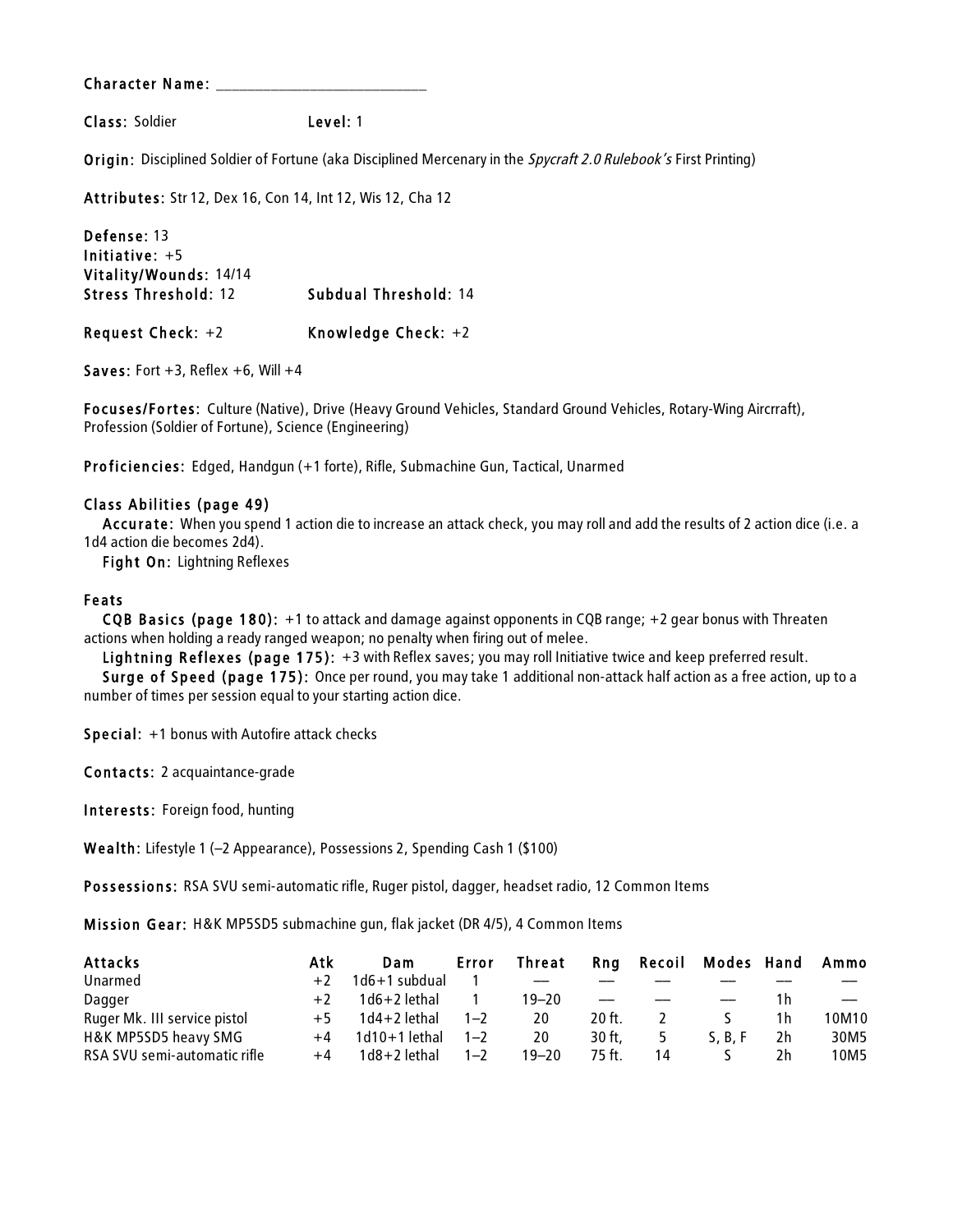| <b>Skills</b>                   | Ranks          | <b>Total Bonus</b> | Cap | Error        | <b>Threat</b> | Synergy |
|---------------------------------|----------------|--------------------|-----|--------------|---------------|---------|
| <b>Athletics</b>                | $\overline{2}$ |                    | 20  | $\mathbf{1}$ | 20            |         |
| Bind (Str)                      |                | $+3$               |     |              |               |         |
| Climb (Con)                     |                | $+4$               |     |              |               |         |
| Escape (Str)                    |                | $+3$               |     |              |               |         |
| Force March (Con)               |                | $+4$               |     |              |               |         |
| Maneuver/On Foot (Str)          |                | $+3$               |     |              |               |         |
| Power Lifting (Str)             |                | $+3$               |     | $1 - 2$      |               |         |
| Smash (Str)                     |                | $+3$               |     |              |               |         |
| Speed Push (Con)                |                | $+4$               |     | $1 - 2$      |               |         |
| Sports (Str or Con)             |                | $+3$ or $+4$       |     |              |               |         |
| Swim (Con)                      |                | $+4$               |     |              |               |         |
| Drive (Dex)                     | $\overline{3}$ |                    | 20  | $\mathbf{1}$ | 20            |         |
| <b>Standard Ground Vehicles</b> |                | $+6$               |     |              |               |         |
| Intimidate                      | $\overline{4}$ |                    | 30  | 1            | 20            |         |
| Coercion (Str)                  |                | $+5$               |     |              |               |         |
| <b>Domination (Str or Wis)</b>  |                | $+5$ or $+5$       |     |              |               |         |
| Notice/Awareness (Wis)          | 3              | $+4$               | 20  | 1            | 20            |         |
| Search/Perception (Int)         | $\overline{2}$ | $+3$               | 20  | 1            | 20            |         |
| Resolve                         | $\overline{3}$ |                    | 20  | $\mathbf{1}$ | 20            |         |
| Concentration (Con)             |                | $+5$               |     |              |               |         |
| Morale (Wis)                    |                | $+4$               |     |              |               |         |
| R&R (Con)                       |                | $+5$               |     |              |               |         |
| Resist Impress (Wis)            |                | $+4$               |     |              |               |         |
| Resist Intimidate (Wis)         |                | $+4$               |     |              |               |         |
| <b>Tactics</b>                  | $\overline{3}$ |                    | 20  | 1            | 20            |         |
| Ambush (Wis)                    |                | $+4$               |     |              |               |         |
| Maneuver (Crew) (Cha)           |                | $+4$               |     |              |               |         |
| Rally (Cha)                     |                | $+4$               |     |              |               |         |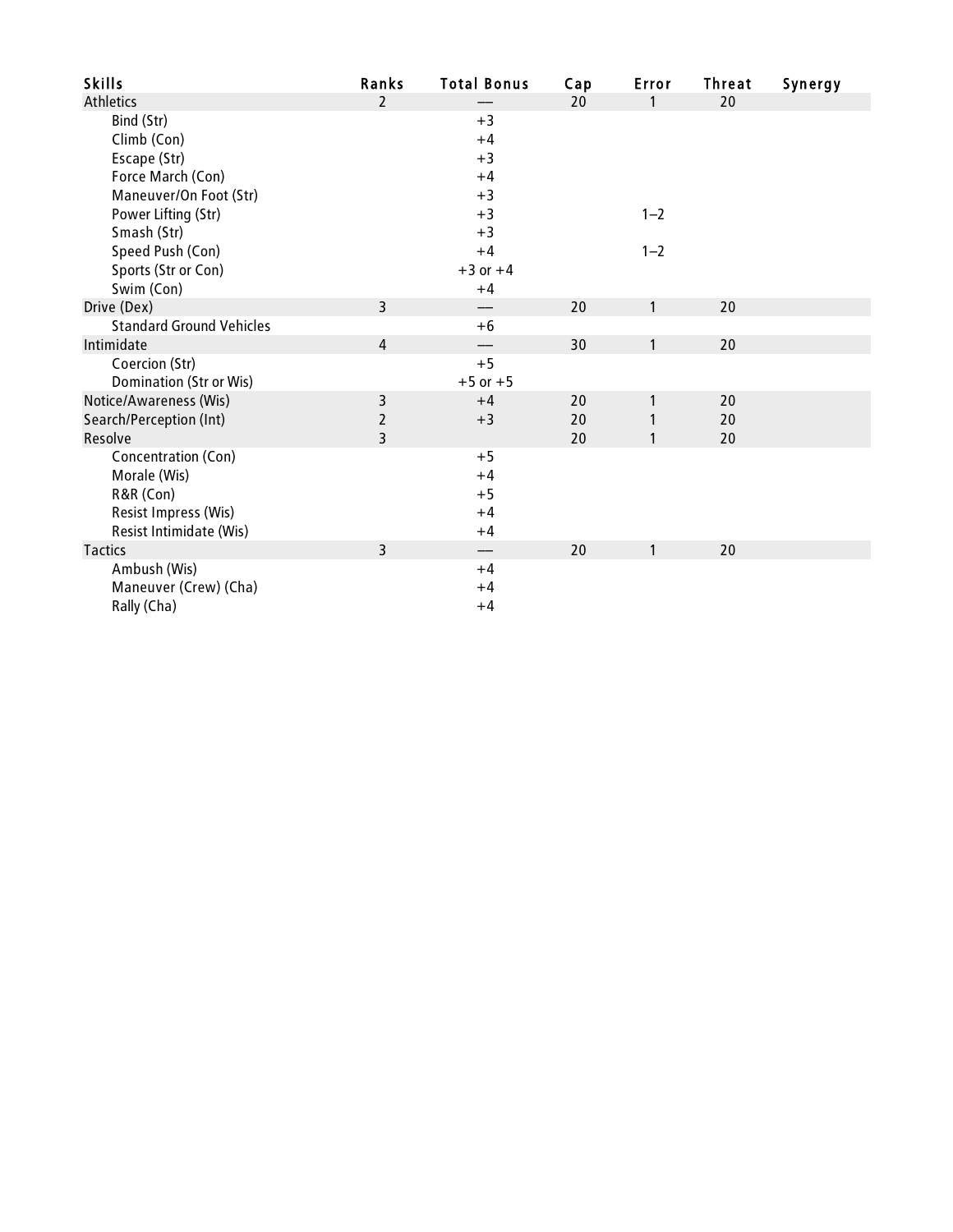Class: Wheelman Level: 1

Origin: Gonzo Motorhead

Attributes: Str 10, Dex 18, Con 12, Int 13, Wis 12, Cha 12

Defense: 15 Initiative: +5 Vitality/Wounds: 11/13 Stress Threshold: 12 Subdual Threshold: 12 Request Check: +2 Knowledge Check: +2

Saves: Fort  $+1$ , Reflex  $+6$ , Will  $+1$ 

Focuses/Fortes: Culture (Native), Drive (Standard Ground Vehicles with sports car forte, Personal Air Vehicles, Rotary-Wing Aircraft with tilt-rotor helicopter forte), Profession (Race Car Driver), Science (Engineering), any 1 other focus or forte

Proficiencies: Handgun (+1 forte), Shotgun, Tactical, Unarmed

#### Class Abilities (page 50)

Custom Ride: You may choose Vehicle picks as if the mission's Caliber were 1 higher.

Driven: When you spend 1 action die to increase a Maneuver or Mechanics check, you may roll and add the results of 2 action dice (i.e. a 1d4 action die becomes 2d4).

#### Feats

Daredevil (page 192): You may choose chase Strategies as if your vehicle's Acceleration and Turning are each 2 higher; you may choose the Stunt chase Strategy.

Defensive Driving (page 192): Each Maneuver check penalty you suffer due to a Prey chase Strategy decreases by 1/2 standard (rounded down). Also, once per chase, you may force your opponent to suffer a Crisis Advantage.

Speed Demon (page 199): +2 insight bonus with Drive and Mechanics checks, threat range 19–20 with Drive and Mechanics checks

Contacts: 1 acquaintance-grade

Interests: Antique Cars, Engine Repair, Shopping

Wealth: Lifestyle 2 (–1 Appearance), Possessions 3, Spending Cash 1 (\$100)

Possessions: Browning Auto-5 semi-automatic shotgun, Sig-Sauer P226 service pistol, electronics kit, mechanics kit, tuxedo liner (DR 2/3), 12 Common Items

Mis sion Gear: Mini-van (Size L (2x3), Occ 1+6, A/T 5/6\*, MPH 65/105, Def/Save 9/+7, Comp 20/+1, 3 upgrades: acceleration increase I, control increase I, race tires (+1 Turning Rating on paved roads), gadgets: speed boost (PR 4 + 20 ft. per round for 3 rounds); 4 Common Items

| Attacks                                     | Atk  | Dam         | Error   | Threat |          |    | <b>Rng Recoil Modes Hand</b> |    | Ammo |
|---------------------------------------------|------|-------------|---------|--------|----------|----|------------------------------|----|------|
| Unarmed                                     | $+1$ | 1d6 subdual |         | $-$    |          |    |                              |    |      |
| Sig-Sauer P226<br>service pistol (.357 SiG) | +6   | 2d6 lethal  | $1 - 2$ | 20     | $25$ ft. |    |                              | 1h | 12M4 |
| <b>Browning Auto-5</b>                      | $+5$ | 5d4 lethal  |         | -20    | 30 ft.   | 21 | S.B                          | 2h | 4S50 |
| semi-automatic shotgun (12 gauge shot)      |      |             |         |        |          |    |                              |    |      |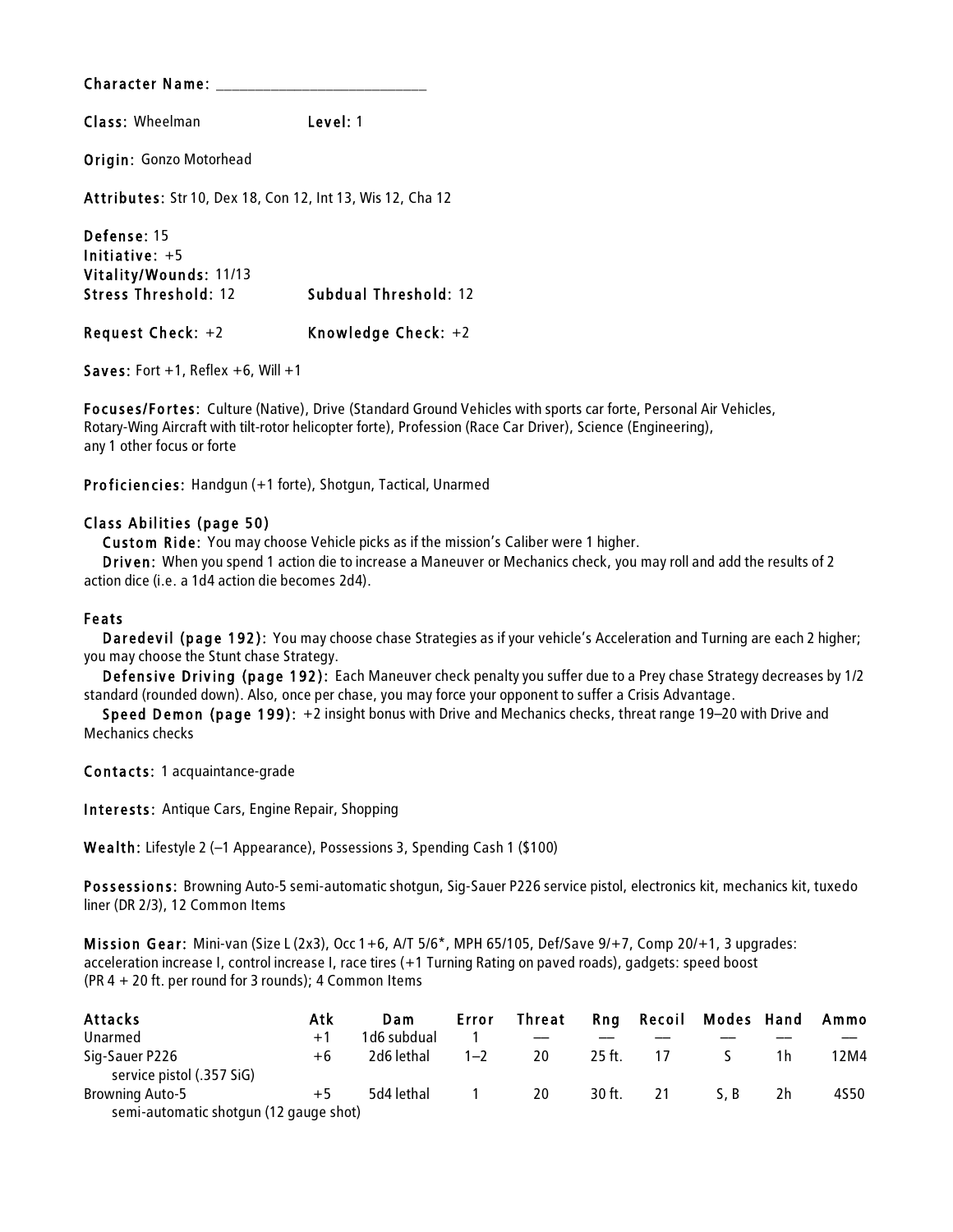| <b>Skills</b>                                                                                    | Ranks                                                   | <b>Total Bonus</b>                                       | Cap                  | Error                        | <b>Threat</b>        | Synergy |
|--------------------------------------------------------------------------------------------------|---------------------------------------------------------|----------------------------------------------------------|----------------------|------------------------------|----------------------|---------|
| <b>Acrobatics</b>                                                                                | $\overline{4}$                                          |                                                          | 30                   | $\mathbf{1}$                 | 20                   |         |
| Balance (Dex)<br>Falling (Dex)<br>Jump (Str)<br>Maneuver/Personal Vehicles (Dex)                 |                                                         | $+7$<br>$+7$<br>$+3$<br>$+7$                             |                      | $1 - 3$                      |                      |         |
| Skydiving (Dex)<br>Tumble (Dex)                                                                  |                                                         | $+7$<br>$+7$                                             |                      | $1 - 3$                      |                      |         |
| <b>Athletics</b>                                                                                 | $\overline{3}$                                          |                                                          | 20                   | $\mathbf{1}$                 | 20                   |         |
| Bind (Str)<br>Climb (Con)<br>Escape (Str)<br>Force March (Con)<br>Maneuver/On Foot (Str)         |                                                         | $+3$<br>$+4$<br>$+3$<br>$+4$<br>$+3$                     |                      |                              |                      |         |
| Power Lifting (Str)<br>Smash (Str)                                                               |                                                         | $+3$<br>$+3$                                             |                      | $1 - 2$                      |                      |         |
| Speed Push (Con)<br>Sports (Str or Con)<br>Swim (Con)                                            |                                                         | $+4$<br>$+3$ or $+4$<br>$+4$                             |                      | $1 - 2$                      |                      |         |
| Drive/Maneuver (Dex)<br>Electronics                                                              | $\overline{4}$<br>1                                     | $+10 (+11$ forte)                                        | 30<br>20             | $\mathbf{1}$<br>$\mathbf{1}$ | $19 - 20$<br>20      |         |
| Build (Int)<br>Disable (Int)<br>Modify (Wis)<br>Optimize (Int)<br>Repair (Int)<br>Sabotage (Wis) |                                                         | $+2$<br>$\boldsymbol{+}$<br>$+2$<br>$+2$<br>$+2$<br>$+2$ |                      |                              |                      |         |
| Impress (Cha)<br>Intimidate                                                                      | $\overline{2}$<br>1                                     | $+3$                                                     | 20<br>20             | $\mathbf{1}$<br>1            | 20<br>20             |         |
| Coercion (Str)<br>Domination (Str or Wis)                                                        |                                                         | $+1$<br>$+1$ or $+2$                                     |                      |                              |                      |         |
| <b>Mechanics</b>                                                                                 | $\overline{4}$                                          |                                                          | 30                   | 1                            | $19 - 20$            |         |
| Build (Int)<br>Disable (Int)<br>Modify (Wis)<br>Optimize (Int)<br>Repair (Int)<br>Sabotage (Wis) |                                                         | $+7$<br>$+7$<br>$+7$<br>$+7$<br>$+7$<br>$+7$             |                      |                              |                      |         |
| Notice/Awareness (Wis)<br>Profession/Accomplish (Cha)<br>Security (Int)<br>Streetwise            | 3<br>$\overline{2}$<br>$\overline{2}$<br>$\overline{2}$ | $+4$<br>$+3$<br>$+3$                                     | 20<br>20<br>20<br>30 | 1<br>1<br>1<br>1             | 20<br>20<br>20<br>20 |         |
| Black Market (Cha)<br>Bribe on Streets (Cha)<br>Gambling (Wis or Cha)<br>Haggle (Wis)            |                                                         | $+3$<br>$+3$<br>$+3$ or $+3$<br>$+3$                     |                      |                              |                      |         |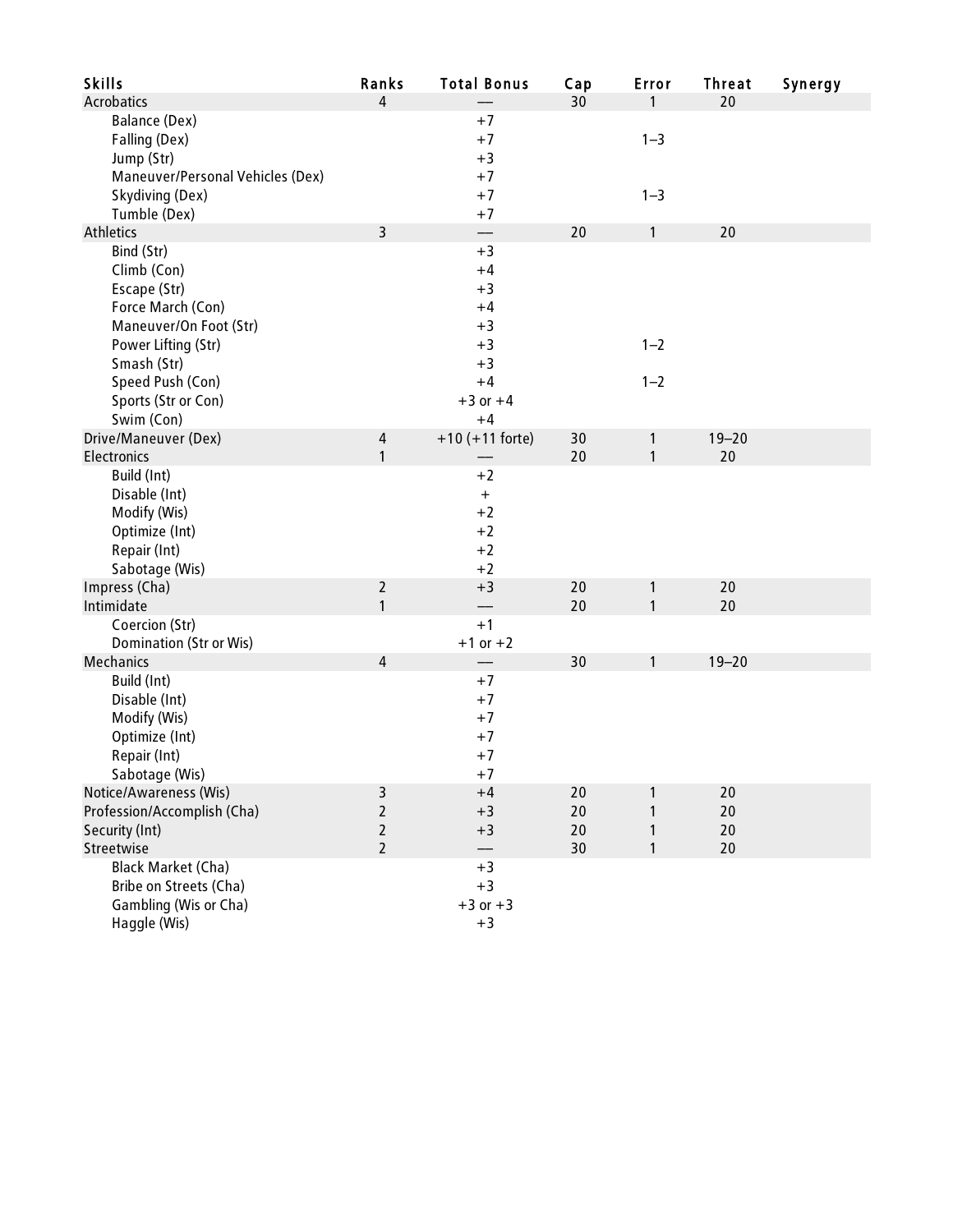## OPEN GAMING LICENSE

The following text is the property of Wizards of the Coast, Inc. and is Copyright 2000 Wizards of the Coast, Inc ("Wizards"). All Rights Reserved.

- 1. Definitions: (a) "Contributors" means the copyright and/or trademark owners who have contributed Open Game Content; (b) "Derivative Material" means copyrighted material including derivative works and translations (including into other computer languages), potation, modification, correction, addition, extension, upgrade, improvement, compilation, abridgment or other form in which an existing work may be recast, transformed or adapted; (c) "Distribute" means to reproduce, license, rent, lease, sell, broadcast, publicly display, transmit or otherwise distribute; (d) "Open Game Content" means the game mechanic and includes the methods, procedures, processes and routines to the extent such content does not embody the Product Identity and is an enhancement over the prior art and any additional content clearly identified as Open Game Content by the Contributor, and means any work covered by this License, including translations and derivative works under copyright law, but specifically excludes Product Identity. (e) "Product Identity" means product and product line names, logos and identifying marks including trade dress; artifacts; creatures, characters; stories, storylines, plots, thematic elements, dialogue, incidents, language, artwork, symbols, designs, depictions, likenesses, formats, poses, concepts, themes and graphic, photographic and other visual or audio representations; names and descriptions of characters, spells, enchantments, personalities, teams, personas, likenesses and special abilities; places, locations, environments, creatures, equipment, magical or supernatural abilities or effects, logos, symbols, or graphic designs; and any other trademark or registered trademark clearly identified as Product identity by the owner of the Product Identity, and which specifically excludes the Open Game Content; (f) "Trademark" means the logos, names, mark, sign, motto, designs that are used by a Contributor to identify itself or its products or the associated products contributed to the Open Game License by the Contributor (g) "Use", "Used" or "Using" means to use, Distribute, copy, edit, format, modify, translate and otherwise create Derivative Material of Open Game Content. (h) "You" or "Your" means the licensee in terms of this agreement.
- 2. The License: This License applies to any Open Game Content that contains a notice indicating that the Open Game Content may only be Used under and in terms of this License. You must affix such a notice to any Open Game Content that you Use. No terms may be added to or subtracted from this License except as described by the License itself. No other terms or conditions may be applied to any Open Game Content distributed using this License.
- 3. Offer and Acceptance: By Using the Open Game Content You indicate Your acceptance of the terms of this License.
- 4. Grant and Consideration: In consideration for agreeing to use this License, the Contributors grant You a perpetual, worldwide, royalty-free, non-exclusive license with the exact terms of this License to Use, the Open Game Content.
- 5. Representation of Authority to Contribute: If You are contributing original material as Open Game Content, You represent that Your Contributions are Your original creation and/or You have sufficient rights to grant the rights conveyed by this License.
- 6. Notice of License Copyright: You must update the COPYRIGHT NOTICE portion of this License to include the exact text of the COPYRIGHT NOTICE of any Open Game Content You are copying, modifying or distributing, and You must add the title, the copyright date, and the copyright holder's name to the COPYRIGHT NOTICE of any original Open Game Content you Distribute.
- 7. Use of Product Identity: You agree not to Use any Product Identity, including as an indication as to compatibility, except as expressly licensed in another, independent Agreement with the owner of each element of that Product Identity. You agree not to indicate compatibility or co-adaptability with any Trademark in conjunction with a work containing Open Game Content except as expressly licensed in another, independent Agreement with the owner of such Trademark. The use of any Product Identity in Open Game Content does not constitute a challenge to the ownership of that Product Identity. The owner of any Product Identity used in Open Game Content shall retain all rights, title and interest in and to that Product Identity.
- 8. Identification: If you distribute Open Game Content You must clearly indicate which portions of the work that you are distributing are Open Game Content.
- 9. Updating the License: Wizards or its designated Agents may publish updated versions of this License. You may use any authorized version of this License to copy, modify and distribute any Open Game Content originally distributed under any version of this License.
- 10. Copy of this License: You MUST include a copy of this License with every copy of the Open Game Content You Distribute.
- 11. Use of Contributor Credits: You may not market or advertise the Open Game Content using the name of any Contributor unless You have written permission from the Contributor to do so.
- 12. Inability to Comply: If it is impossible for You to comply with any of the terms of this License with respect to some or all of the Open Game Content due to statute, judicial order, or governmental regulation then You may not Use any Open Game Material so affected.
- 13. Termination: This License will terminate automatically if You fail to comply with all terms herein and fail to cure such breach within 30 days of becoming aware of the breach. All sublicenses shall survive the termination of this License.
- 14. Reformation: If any provision of this License is held to be unenforceable, such provision shall be reformed only to the extent necessary to make it enforceable.